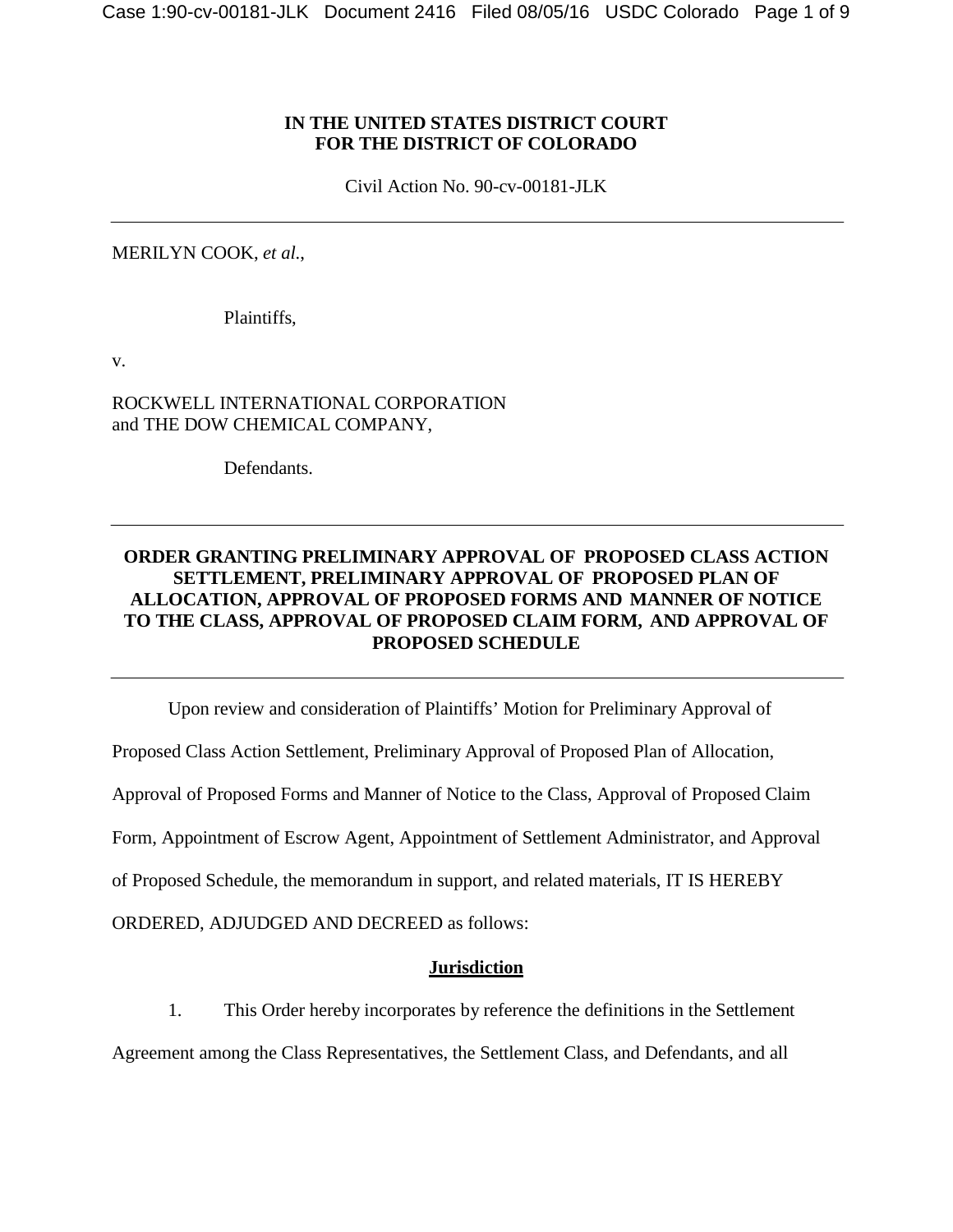capitalized terms used and not otherwise defined herein shall have the meanings set forth in the Settlement Agreement.

2. This Court has jurisdiction over each of the class representatives, Merilyn Cook, Richard and Sally Bartlett, and William and Delores Schierkolk<sup>[1](#page-1-0)</sup> (collectively "Plaintiffs" or "Class Representatives") and Defendants Rockwell International Corporation ("Rockwell") and The Dow Chemical Company ("Dow") (collectively, "Defendants") and jurisdiction over the litigation to which Class Representatives and Defendants are parties

#### **Preliminary Approval of the Proposed Settlement**

3. The ultimate approval of a class action settlement requires a finding that the settlement is fair, adequate, and reasonable. *See, e.g.*, *Rhodes v. Olson Assocs., P.C.*, 308 F.R.D. 664, 666 (D. Colo. 2015); *Nakkhumpun v. Taylor*, No. 12-CV-01038-CMA-CBS, 2015 WL 6689399, at \*3 (D. Colo. Nov. 3, 2015); *Lucas v. Kmart Corp*., 234 F.R.D. 688, 693 (D. Colo. 2006); *Newberg on Class Actions* at § 13:10 (5th ed. 2015). In evaluating a proposed settlement for preliminary approval, the Court must determine "(1) whether the proposed settlement was fairly and honestly negotiated; (2) whether serious questions of law and fact exist, placing the ultimate outcome of the litigation in doubt; (3) whether the value of an immediate recovery outweighs the mere possibility of future relief after protracted and expensive litigation; and (4) the judgment of the parties that the settlement is fair and reasonable." *Jones v. Nuclear Pharmacy, Inc.*, 741 F.2d 322, 324 (10th Cir. 1984). The proposed settlement satisfies this standard.

4. The Court finds that the proposed settlement, which includes cash payments totaling \$375 million by Defendants into an escrow account for the benefit of the Class (the

<span id="page-1-0"></span><sup>&</sup>lt;sup>1</sup> Delores Schierkolk is deceased, but William Schierkolk is her heir and representative.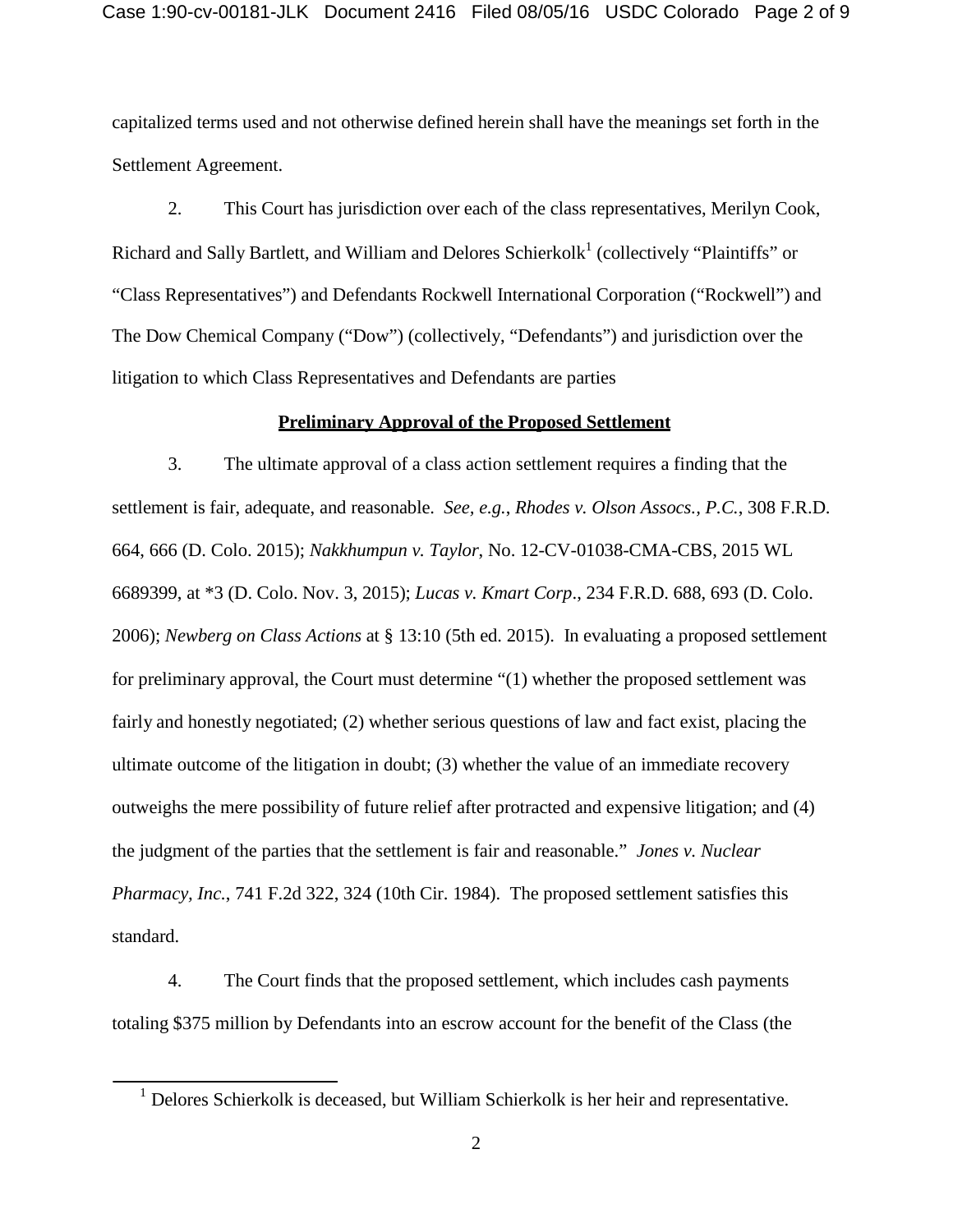"Settlement Fund") in exchange for, *inter alia,* dismissal of the litigation between Class Representatives and Defendants with prejudice and releases of certain claims against Defendants by Class Representatives and the Class, as set forth in the Settlement Agreement, was arrived at by arm's-length negotiations by highly experienced counsel after many years of litigation, falls within the range of possibly approvable settlements, and is hereby preliminarily approved, subject to further consideration at the Fairness Hearing provided for below.

#### **Preliminary Approval of the Proposed Plan of Allocation**

5. The proposed Plan of Allocation, attached as Exhibit 2 to Plaintiffs' Memorandum in Support of Motion for Preliminary Approval of Proposed Class Action Settlement, Preliminary Approval of Proposed Plan of Allocation, Approval of Proposed Forms and Manner of Notice to the Class, Approval of Proposed Claim Form, Appointment of Escrow Agent, Appointment of Settlement Administrator, and Approval of Proposed Schedule ("Plaintiffs' Memorandum"), calls for distribution to Class members of the Settlement Fund, less (i) service awards to the Class Representatives approved by the Court; (ii) fees, expenses, and costs awarded from the Settlement Fund to counsel for the Class Representatives and the Class approved by the Court; (iii) compensation and expenses paid or reimbursed to the Settlement and Claims Administrator approved by the Court; and (iv) any additional administrative expenses that may be charged against the Settlement Fund as approved by the Court (the "Net Settlement Fund").

6. The proposed Plan of Allocation calls for distribution of the Net Settlement Fund in the following manner: 3.196% of the Net Settlement Fund will be allocable to commercial properties located in the Property Class Area; 81.537% of the Net Settlement Fund will be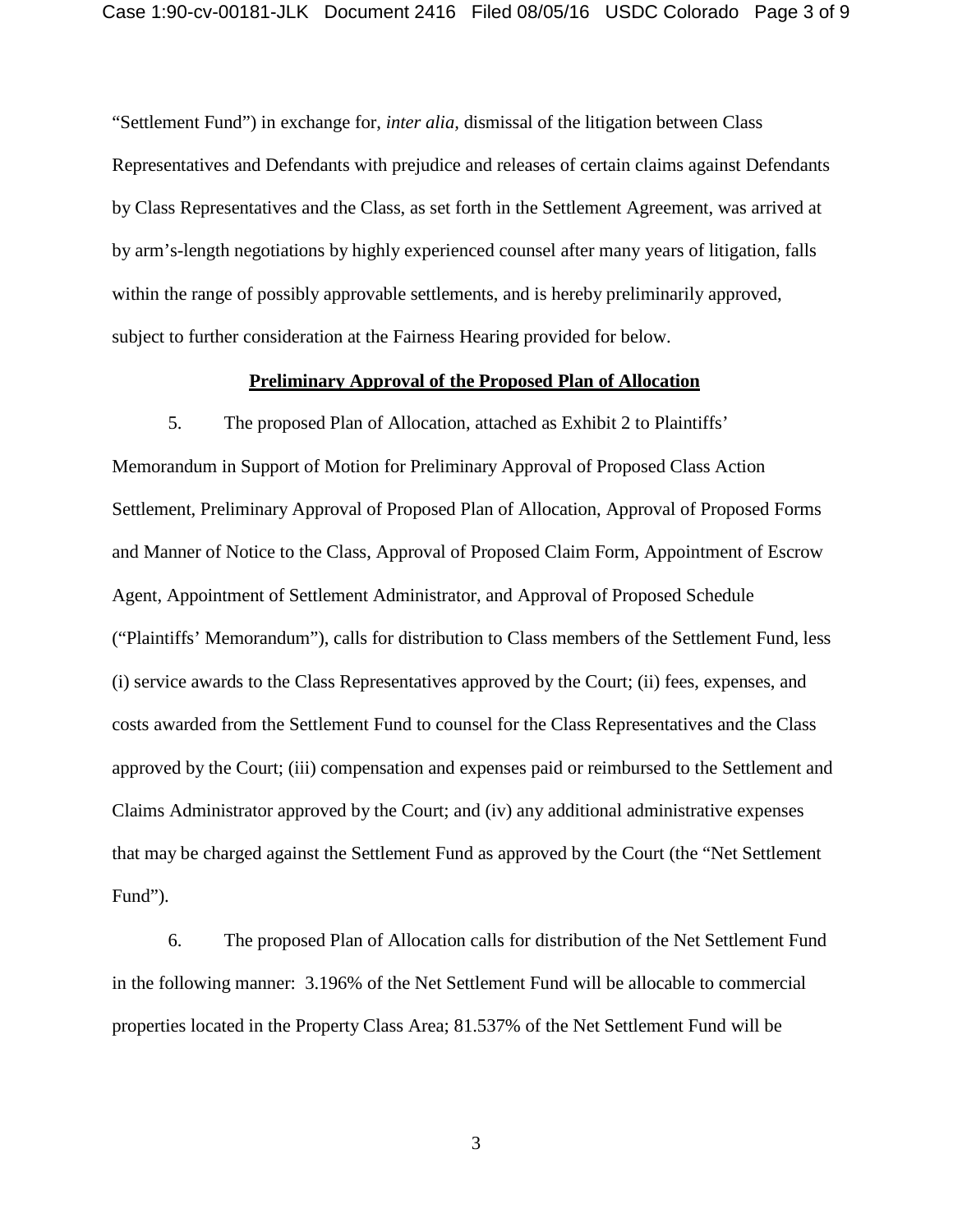allocable to residential properties located in the Property Class Area; and 15.267% of the Net Settlement Fund will be allocable to vacant land located in the Property Class Area.

7. Based on Jefferson County tax assessment records from April 1989 and such other sources as the Settlement and Claims Administrator may reasonably determine to be suitable and reliable, the Settlement and Claims Administrator shall determine, for each Class property, the property's assessed value, expressed as a fraction of the total assessed value of all Class properties within the same category (the property's "Fractional Allocable Share").

8. The proposed Plan of Allocation shall compute an award for each member of the Class, based on the Class member's property's Fractional Allocable Share of the Net Settlement Fund apportioned to that category. For example, for a residential property, the proposed Plan of Allocation will present an award based on the property's Fractional Allocable Share multiplied by the Net Residential Property Settlement Fund.

9. It is anticipated that after the first distribution of settlement proceeds there will be unclaimed or residual funds and that a second distribution will be needed. Plaintiffs' Class Counsel anticipate that, subject to Court approval, in any such second or subsequent distribution the properties closest to the plant will be given an extra weighting and so will receive relatively more in such subsequent distributions.

10. Subject to further order of the Court, any funds allocable to the Class that remain unclaimed, after due allowance of a period for late claims, shall be distributed to members of the Class on a pro rata basis, subject to paragraph 9, above.

11. Insofar as the Net Settlement Fund includes residual funds after distribution(s) as set forth in the preceding paragraphs that cannot be economically distributed to the Class (because of the costs of distribution as compared to the amount remaining), Class Counsel shall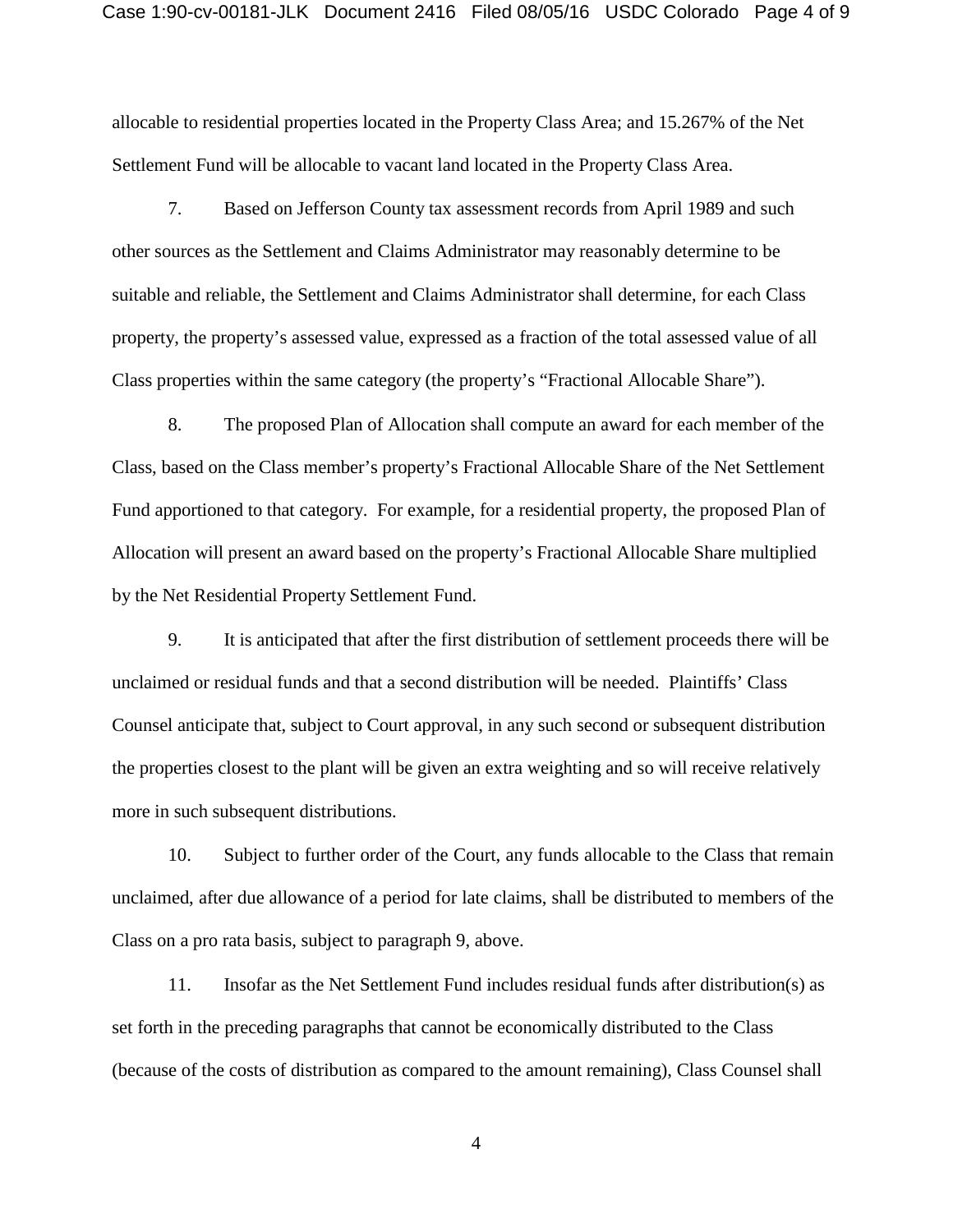make an application to the Court, with notice to Defendants, for such sums to be used to make *cy pres* payments for the benefit of members of the Class. What this means is that, subject to Court approval, the money may be used, for example, to make a donation to a group or groups whose interests are aligned with Class members or otherwise as directed by the Court.

12. The proposed Plan of Allocation attached as Exhibit 2 to Plaintiffs' Memorandum satisfies the requirements of Fed. R. Civ. P. 23(e) and due process, is fair and reasonable, and is therefore preliminarily approved, subject to further consideration at the Fairness Hearing provided for below.

#### **Approval of the Forms of Notice and Plan of Notice to the Class**

13. The proposed forms of Notice and Plan of Notice satisfy the requirements of Rule 23(e) and due process, are otherwise fair and reasonable, and therefore are approved.

14. Class Counsel shall cause the steps set forth in the proposed Notice Plan to be taken by the Settlement and Notice Administrator.

15. Class Counsel shall cause Long Form Notice substantially in the form attached as amended Exhibit 3 to Plaintiffs' Memorandum to be sent by September 14, 2016 via first-class mail to potential Class members whose current addresses are reasonably ascertainable.

16. Class Counsel shall cause Short Form Notice substantially in the form attached as Exhibit 4 to Plaintiffs' Memorandum to be published substantially in the manner proposed by Heffler Claims Group no later than November 28, 2016. *See* Proposed Plan of Notice, attached as Exhibit 5 to Plaintiffs' Memorandum. Class Counsel shall also cause notice to be given to the Class in the manner set forth in the Notice Plan no later than November 28, 2016.

17. Members of the Class may request exclusion from the Class or object to the Settlement no later than March 1, 2017 (at least 90 days following completion of the Notice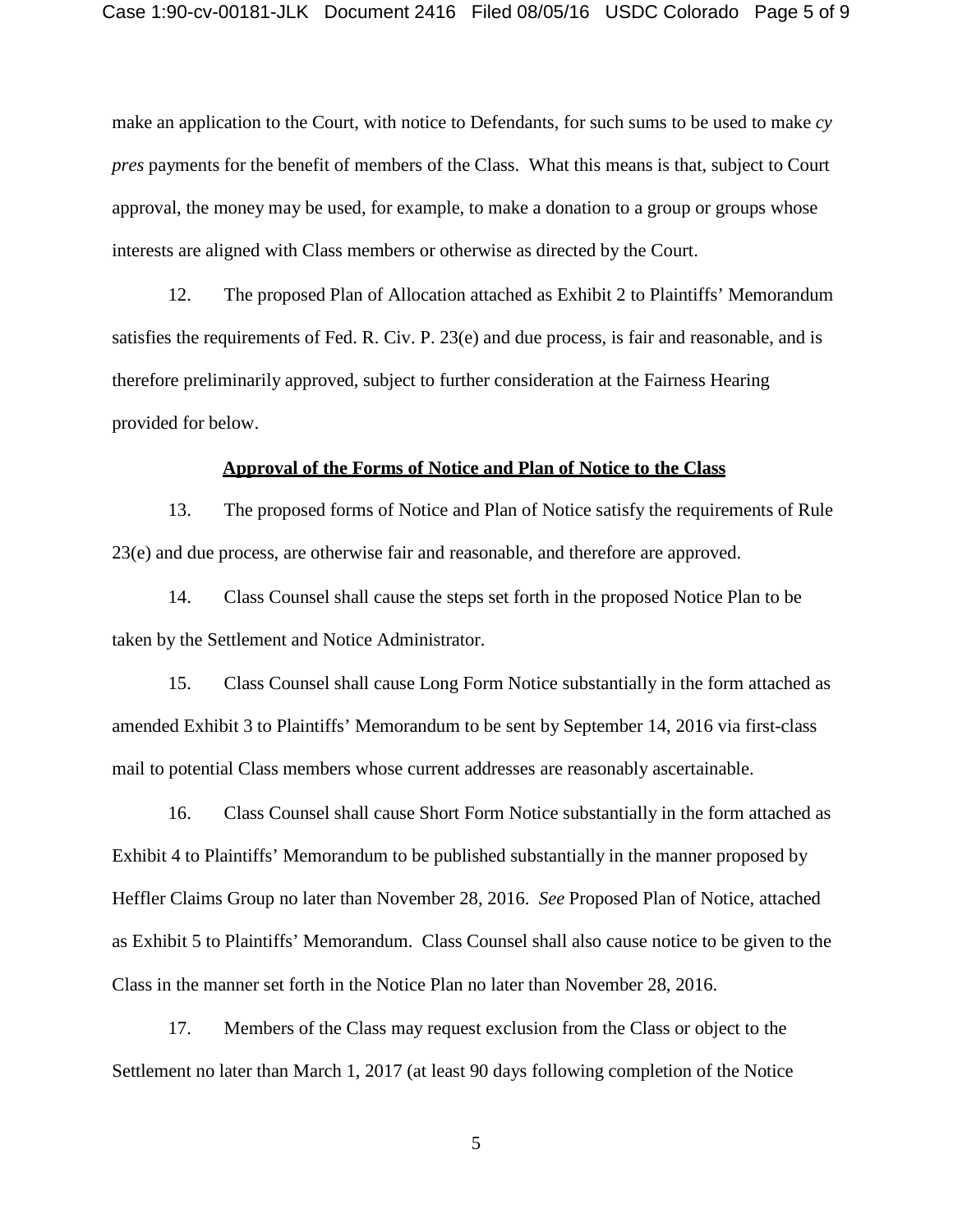Plan). Class Counsel or their designee shall monitor and record any and all opt-out requests that are received, and will file a report on the opt-out requests with the Court.

#### **Approval of Proposed Claim Form**

18. The Court approves the proposed Claim Form attached as Exhibit 6 to Plaintiffs' Memorandum. The Settlement and Claims Administrator shall send a Claim Form substantially in the form attached as Exhibit 6 to Plaintiffs' Memorandum in Support to all reasonably identifiable members of the Class along with the Long Form Notice, shall post the Claim form on the settlement website, [www.RockyFlatsSettlement.com,](http://www.rockyflatssettlement.com/) and shall send the Claim Form to all potential Class Members who request it.

19. Members of the Class will be given until June 1, 2017, more than six months after the Notice Plan is completed, to file a claim.

#### **Schedule Leading Up To and Including the Fairness Hearing**

20. A hearing on final approval (the "Fairness Hearing") shall be held before this Court at April 28, 2017 at 11 a.m. MDT at the United States District Court for the District of Colorado, Alfred A. Arraj United States Courthouse, Courtroom A802, Denver, CO 80294-3589. At the Fairness Hearing, the Court will consider, *inter alia:* (a) the fairness, reasonableness and adequacy of the Settlement and whether the Settlement should be finally approved; (b) whether the Court should approve the proposed plan of distribution of the Settlement Fund among Class members; (c) whether the Court should approve awards of attorneys' fees and reimbursement of expenses to Class Counsel; (d) whether service awards should be awarded to the Class Representatives and the appropriate amount of such service awards, if any; and (e) whether entry of a Final Judgment and Order terminating the litigation should be entered. The Fairness Hearing may be rescheduled or continued; in this event, the Court will furnish all counsel with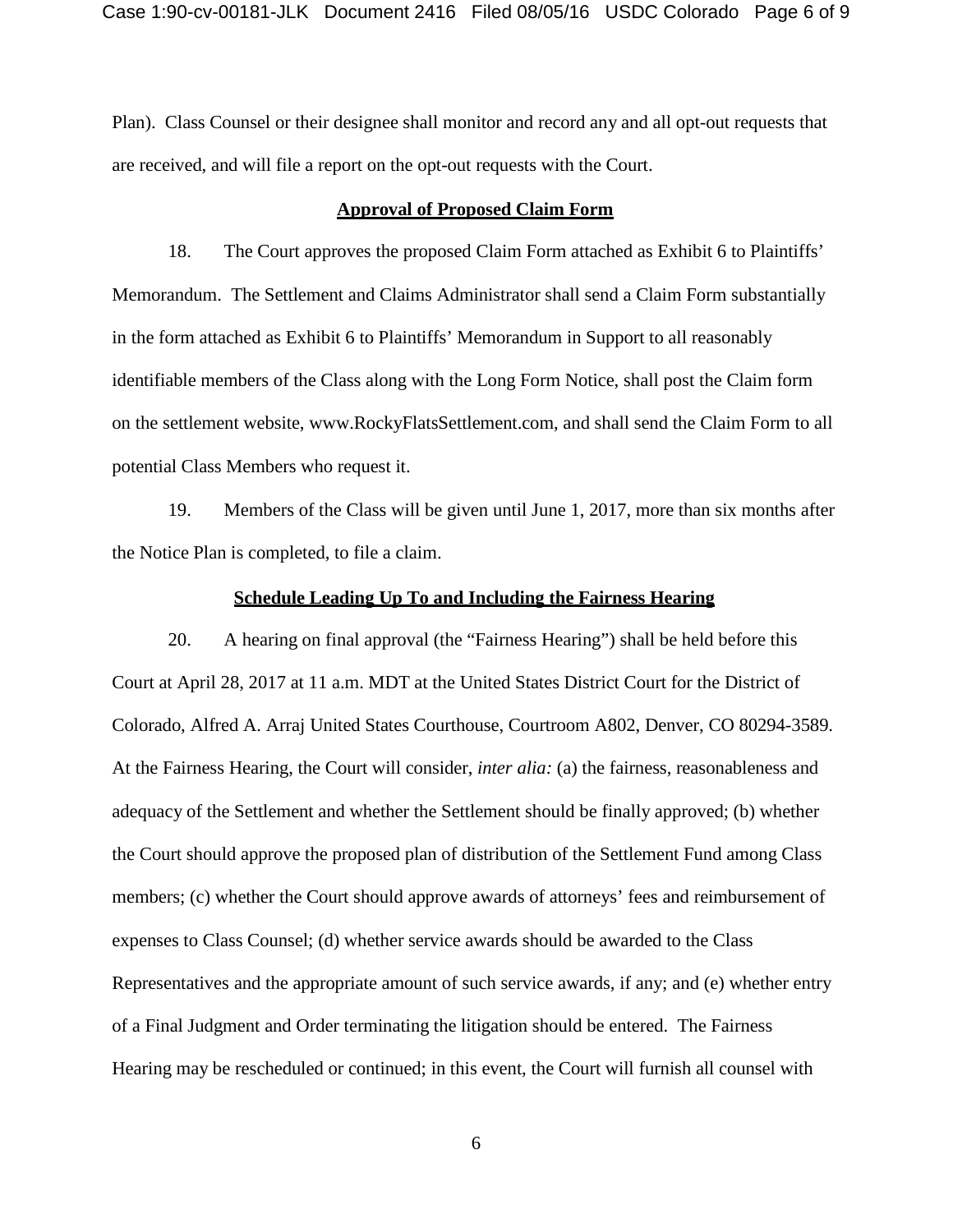appropriate notice. Class Counsel shall be responsible for communicating any such rescheduling promptly to the Class by posting a conspicuous notice on the following website[:](http://www.rockyflatssettlement.com/) [www.RockyFlatsSettlement.com.](http://www.rockyflatssettlement.com/)

21. Class members who wish to (a) object to the proposed Settlement; and/or (b) appear in person at the Fairness Hearing, must first send an Objection and, if intending to appear, a Notice of Intention to Appear, along with a Summary Statement outlining the position(s) to be asserted and the grounds therefore together with copies of any supporting papers or briefs, via first class mail, postage prepaid, to the Clerk of the United States District Clerk of the United States District Court for the District of Colorado, Alfred A. Arraj United States Courthouse, Courtroom A802, Denver, CO 80294-3589 on or before March 1, 2017 with copies to the following counsel:

Merrill G. Davidoff David F. Sorensen BERGER &MONTAGUE, P.C. 1622 Locust Street Philadelphia, PA 19103 Tel: (215) 875-3000

*Lead Counsel for the Class*

Bradley H. Weidenhammer KIRKLAND & ELLIS LLP 300 North LaSalle Chicago, IL 60654 Phone: (312) 862-3218

#### *Counsel for Dow and Rockwell*

To be valid, any such Objection and/or Notice of Intention to Appear and Summary statement must be postmarked no later than March 1, 2017. Except as herein provided, no person or entity shall be entitled to contest the terms of the proposed Settlement. All persons and entities who fail to file an Objection and/or Notice of Intention to Appear as well as a Summary Statement as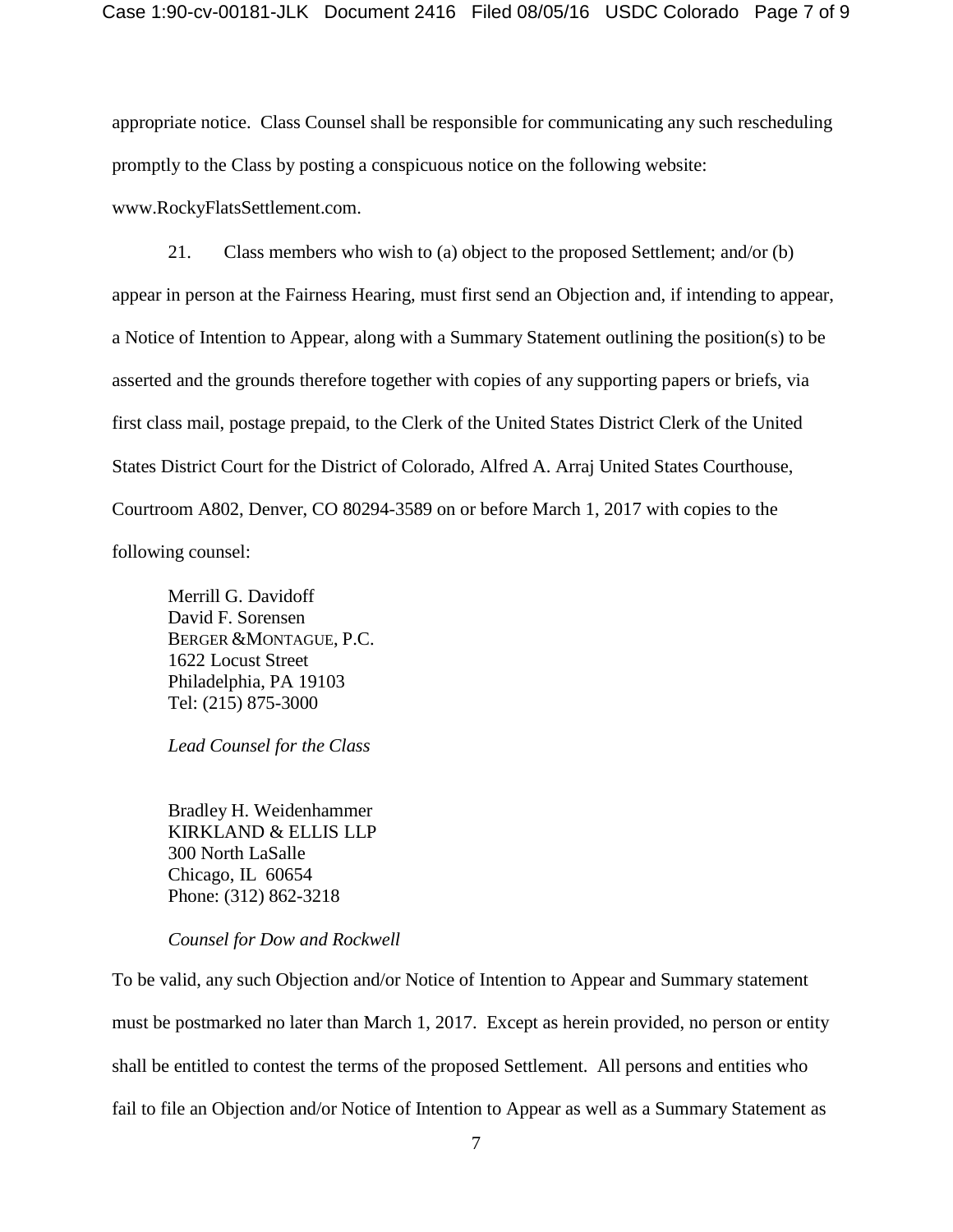provided above shall be deemed to have waived any such objections by appeal, collateral attack or otherwise and will not be heard at the Fairness Hearing.

22. All briefs and materials in support of the application for an award of attorneys' fees and reimbursement of expenses, and service awards for the Class Representatives, shall be filed with the Court by January 12, 2017.

23. All briefs and materials in support of the final approval of the settlement and the entry of Final Judgment proposed by the parties to the Settlement Agreement shall be filed with the Court by March 31, 2017. Any reply briefs in further support of the application for an award of attorneys' fees and reimbursement of expenses, and service awards for the Class Representatives, shall also be filed with the Court by March 31, 2017.

24. All proceedings in the action between the Class Representatives and the Defendants are hereby stayed until such time as the Court renders a final decision regarding the approval of the Settlement and, if the Court approves the Settlement, enters Final Judgment and dismisses such actions with prejudice.

25. Neither this Order, nor the Settlement Agreement, nor any other Settlementrelated document, nor anything contained herein or therein or contemplated hereby or thereby, nor any proceedings undertaken in accordance with the terms set forth in the Settlement Agreement or herein or in any other Settlement-related document, shall constitute, be construed as or be deemed to be evidence of or an admission or concession by Defendants as to the validity of any claim that has been or could have been asserted by Class Representatives against Defendants or as to any liability by Defendants as to any matter set forth in this Order, or as to whether any class, in this case or others, may be certified for purposes of litigation and trial.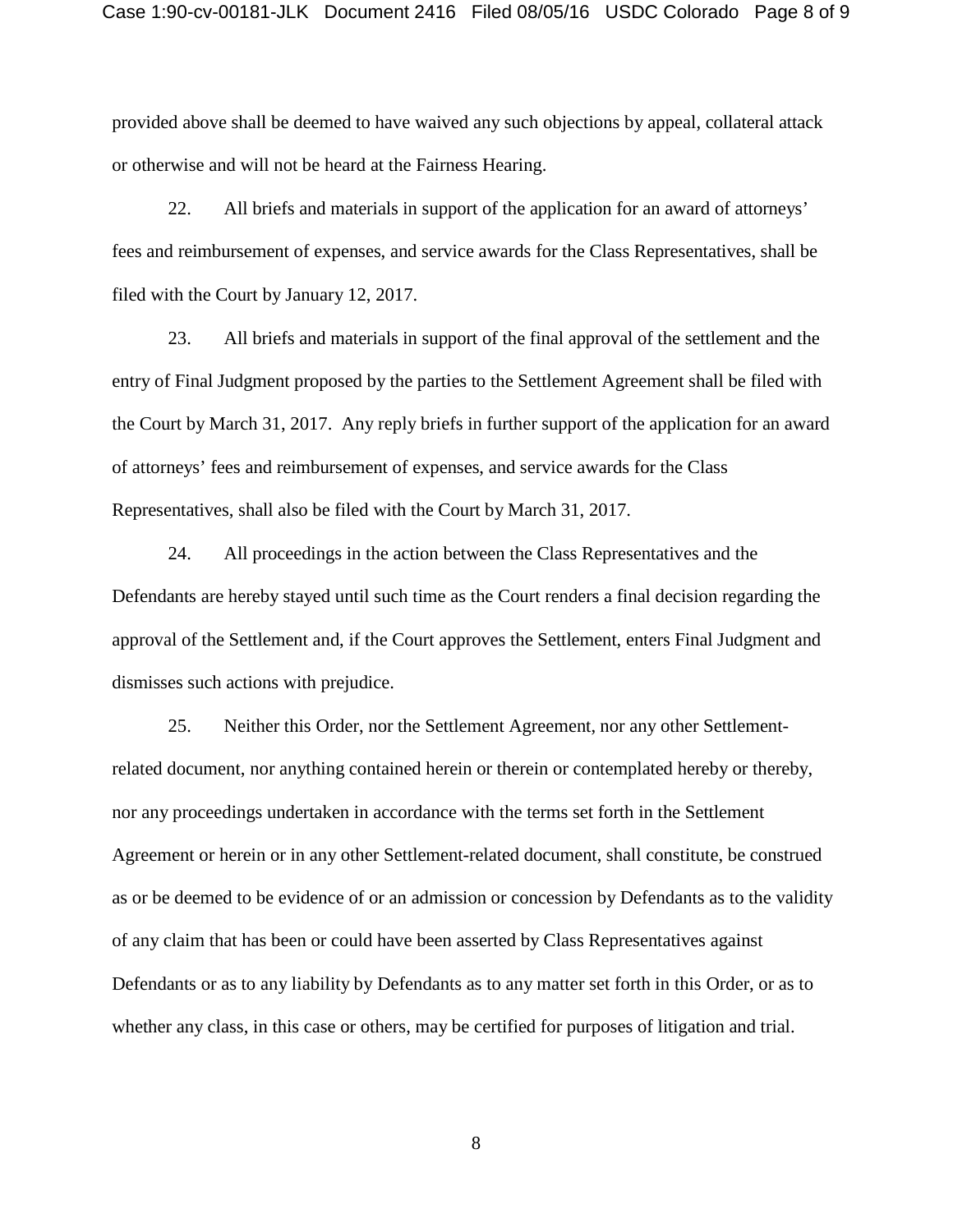Dated this  $5<sup>th</sup>$  day of August, 2016 BY THE COURT:

John L. Kane Senior U.S. District Judge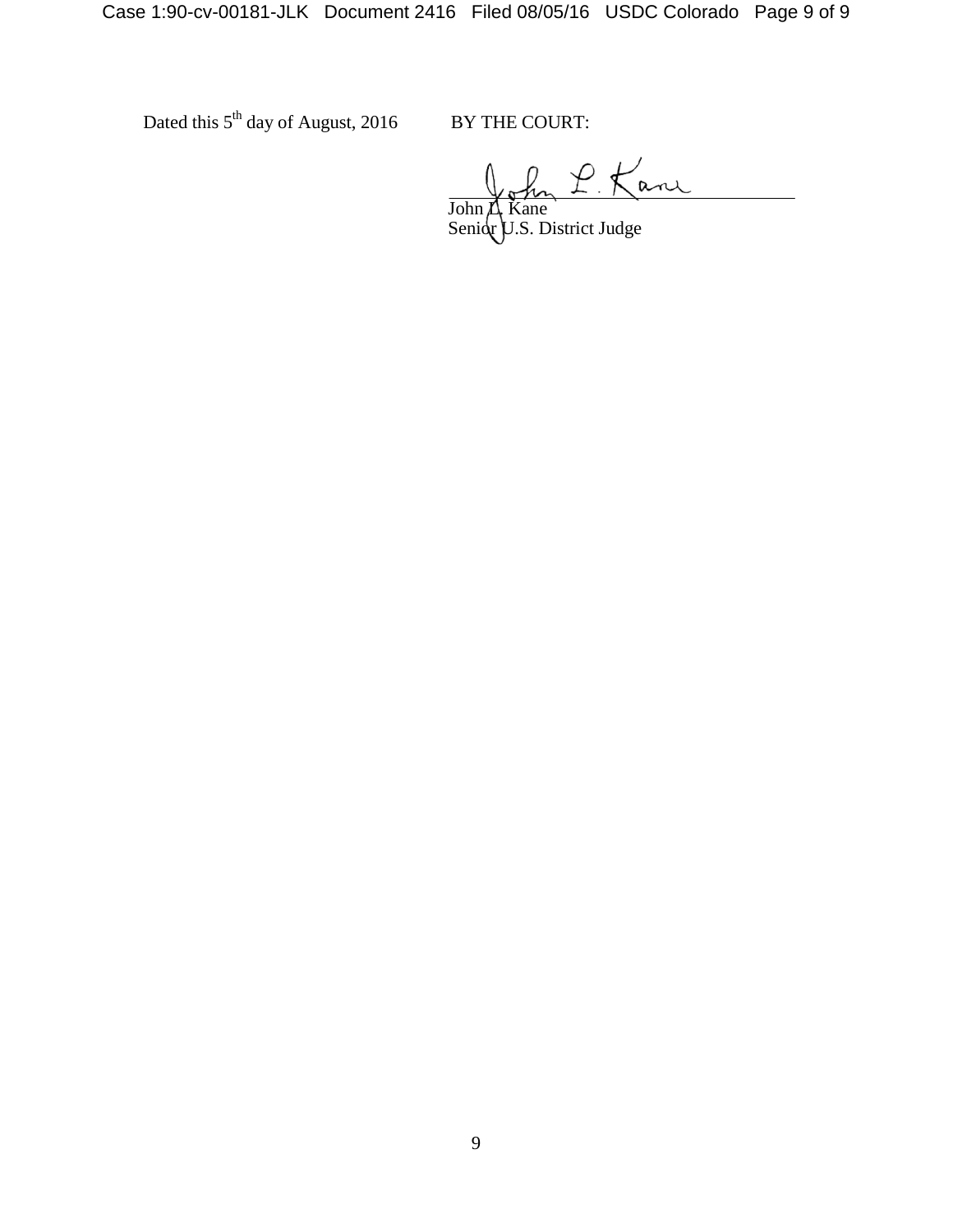Case 1:90-cv-00181-JLK Document 2416-1 Filed 08/05/16 USDC Colorado Page 1 of 21

# AMENDED Exhibit 3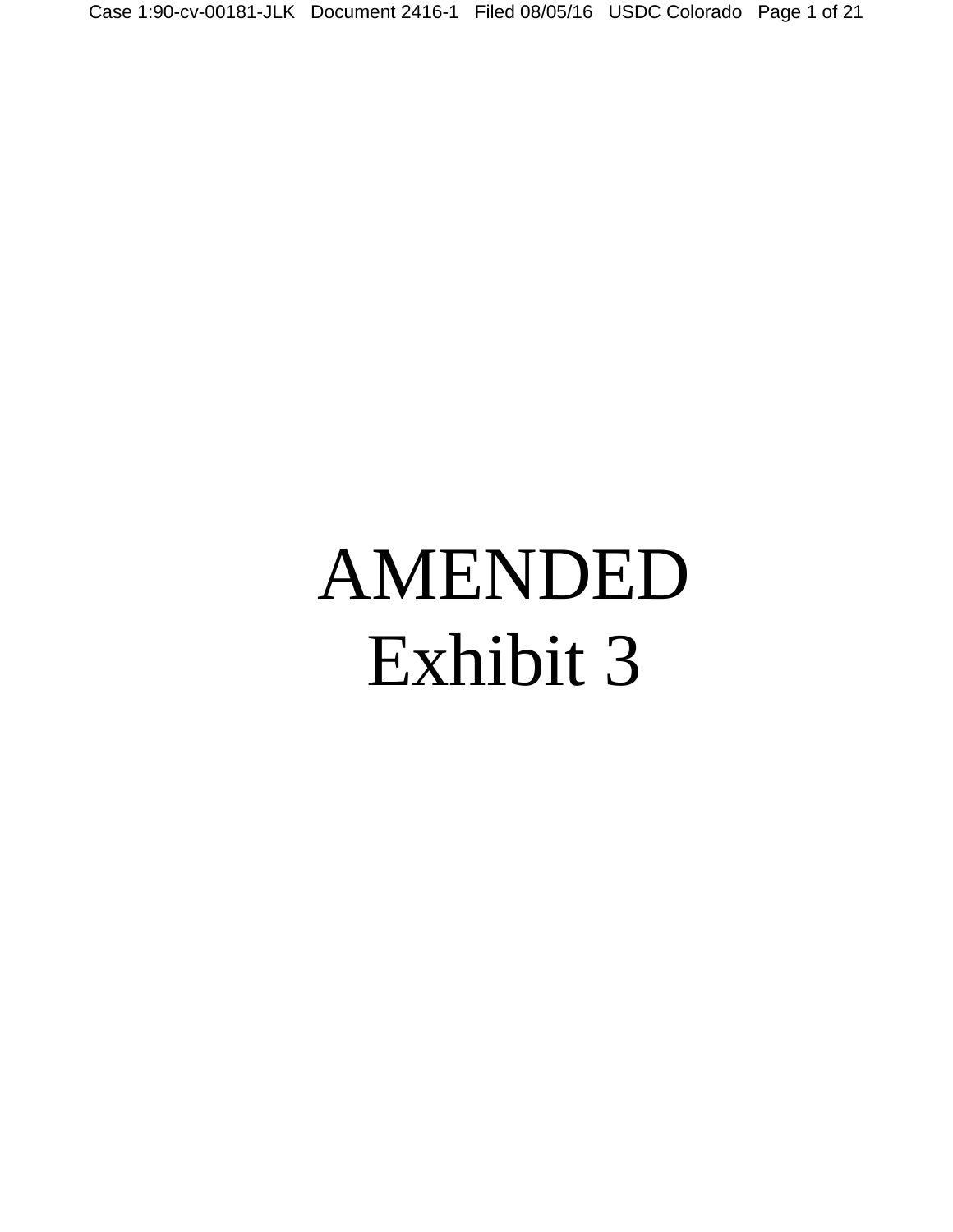**UNITED STATES DISTRICT COURT FOR THE DISTRICT OF COLORADO**

# **Did you own property near and downwind from the former Rocky Flats Nuclear Weapons Plant (in Jefferson County, northwest of Denver, Colorado) on June 7, 1989? Are you an heir of someone who did?**

# **If so, you could get money from a proposed \$375 million class action settlement.**



**Rocky Flats Property Class Area**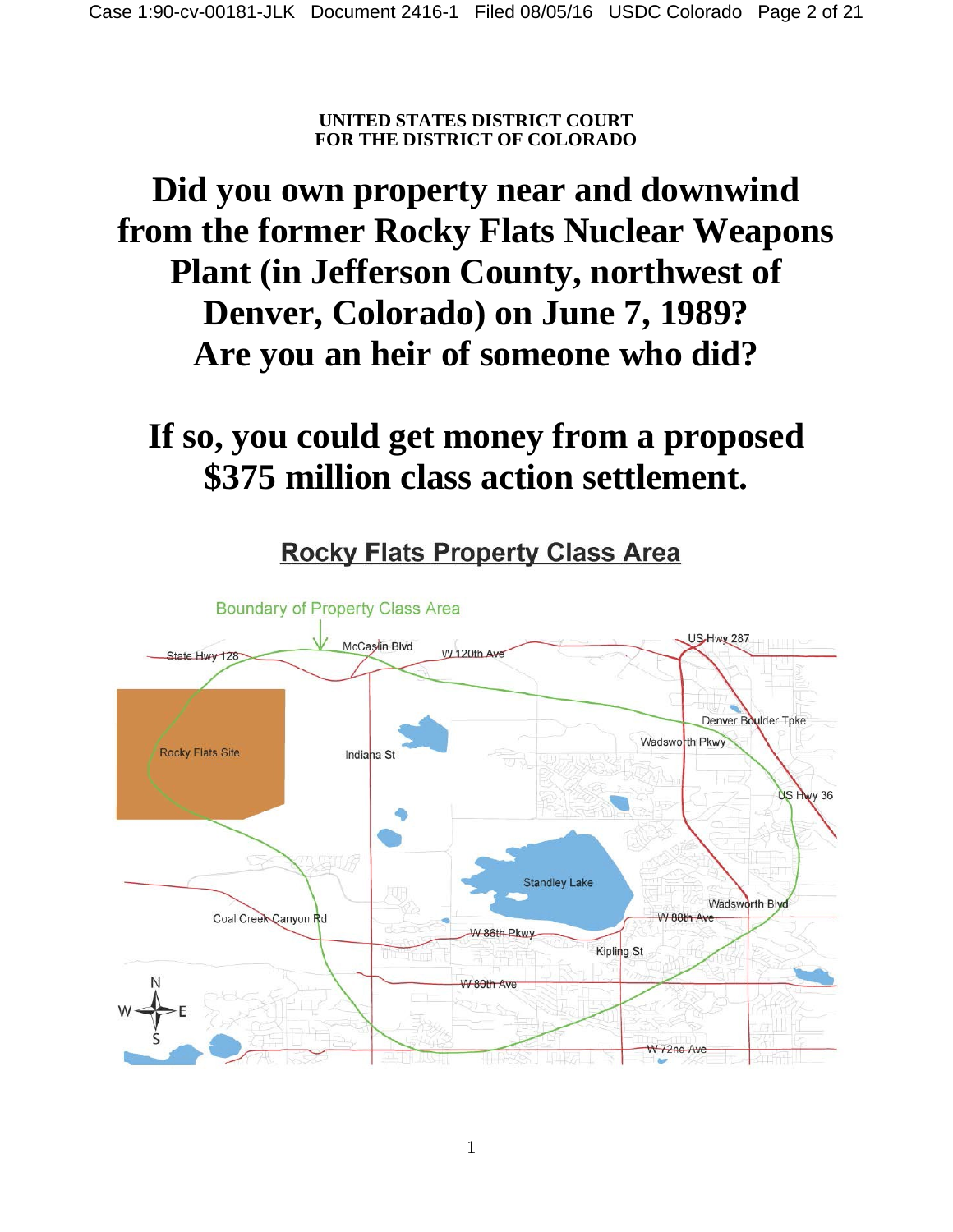*This Notice is being provided by Order of a U.S. District Court. It is not a solicitation from a lawyer. You are not being sued***.**

A \$375 million Settlement has been proposed in a lawsuit against the former operators of the Rocky Flats Nuclear Weapons Plant. The lawsuit, filed in 1990, claims that Rockwell International Corp. ("Rockwell") and The Dow Chemical Co. ("Dow") caused the properties owned by the Class Representatives and the other Class Members in the Property Class Area (see map above) to be contaminated with plutonium, a hazardous radioactive substance, which caused the properties' values to be less than they otherwise would have been and which substantially interfered with Class Members' use and enjoyment of their property. Defendants deny Plaintiffs' claims in general and specifically deny that they caused harm to the properties owned by Class Representatives and the other Class Members, deny that Defendants substantially interfered with the use and enjoyment of property, and deny that the properties experienced a diminution in value. The case is known as *Cook et al. v. Rockwell International Corporation and The Dow Chemical Company*, Civil Action No. 90-00181-JLK (D. Colo.).

The parties have agreed to settle to avoid additional delay and uncertainty in a case that already is over 26 years old. But, before any money is paid, the proposed Settlement must be approved by the Court.

# **Who is a Class Member?**

The Property Class (or "Class") includes all persons and entities that owned an interest (other than mortgagee and other security interests) in real property within the Property Class Area **as of June 7, 1989 (one day after a famous FBI raid of the plant site)**. If you are an heir of someone who owned property as of June 7, 1989 in the Property Class Area, or are the successor in interest to an entity which owned property as of June 7, 1989 in the Property Class Area, you may also file a claim. **Only** people or entities who owned property in the Property Class Area **on June 7, 1989**, or heirs or successors to people or entities who owned property in the Property Class Area **on June 7, 1989** are members of the Property Class. Those who sold their property before June 7, 1989 or who purchased property only after June 7, 1989 are **not** Class Members. Mortgagees (like banks) and owners of other security interests are **not** members of the Class.

*Note that you may have received this Notice by mail in error – simply receiving this Notice does not mean you are definitely a Class Member. You should confirm that you are a Class Member before submitting the attached Claim Form. See Question 8, below.*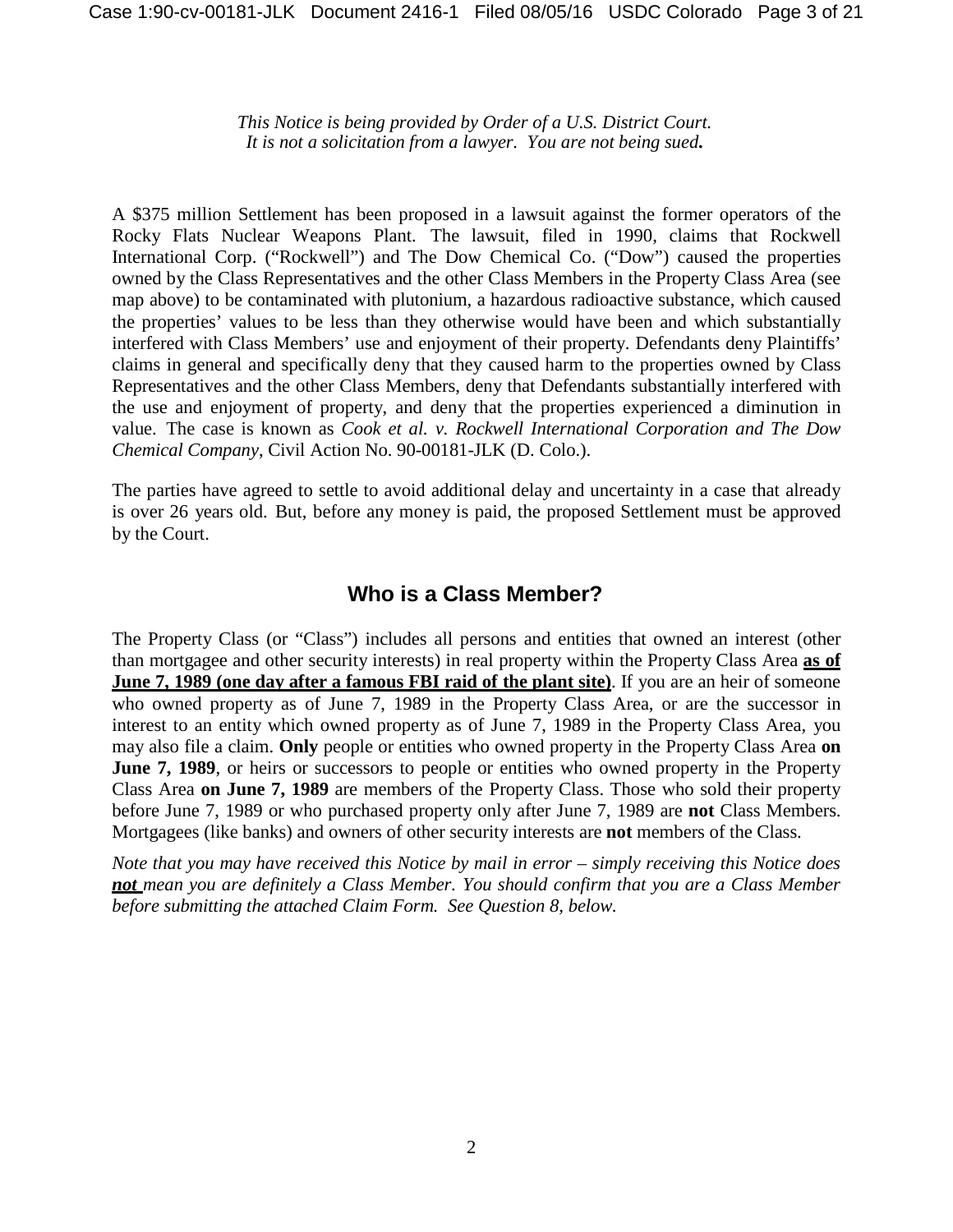#### **Background**

You may have already received a mailed notice in 1999 alerting you to this class action lawsuit (the "lawsuit"). The lawsuit claims that Dow and Rockwell, the two companies that operated Rocky Flats from 1952 through 1989, released radioactive hazardous substances into the surrounding area. Dow operated Rocky Flats from 1952 until June 30, 1975. Rockwell operated Rocky Flats from June 30, 1975 until December 31, 1989. Plaintiffs Merilyn Cook, Richard and Sally Bartlett, and William and Delores Schierkolk (the "Class Representatives" or "Plaintiffs") brought this lawsuit against Dow and Rockwell. (Delores Schierkolk is now deceased; Mr. Schierolk is her heir and representative). Dow and Rockwell are, collectively, called "Defendants."

# **The purpose of this notice is to inform you that:**

- A proposed Settlement has been reached with Defendants.
- The Court has certified a settlement Class and preliminarily approved the proposed Settlement.
- The Court has scheduled a hearing on final approval of the Settlement, the plan for allocating the Net Settlement Fund (described in response to Question 12), and on Plaintiffs' application for payment and reimbursement of costs, expenses, and attorneys' fees, and for service awards to the Class Representatives. That hearing, before United States District Judge John L. Kane has been scheduled for at at the United States District Court for the District of Colorado, Alfred A. Arraj United States Courthouse, 901 19th Street, Denver, CO 80294, Courtroom A802, Denver, CO 80294-3589. This hearing is open to the public. The date and time of the hearing may be changed without further notice, but any changed date of the hearing will be posted at [www.RockyFlatsSettlement.com.](http://www.rockyflatssettlement.com/) Please check that website for updates.
- This Notice contains summary information regarding the Settlement, which is dated May 18, 2016. The Settlement Agreement is available through the methods listed in response to Questions 10 and 25 below, including at [www.RockyFlatsSettlement.com.](http://www.rockyflatssettlement.com/)
- This Notice also contains a Claim Form. If you are a member of the Class, you must complete and return the Claim form before [ , 201X] in order to receive a share of the Settlement.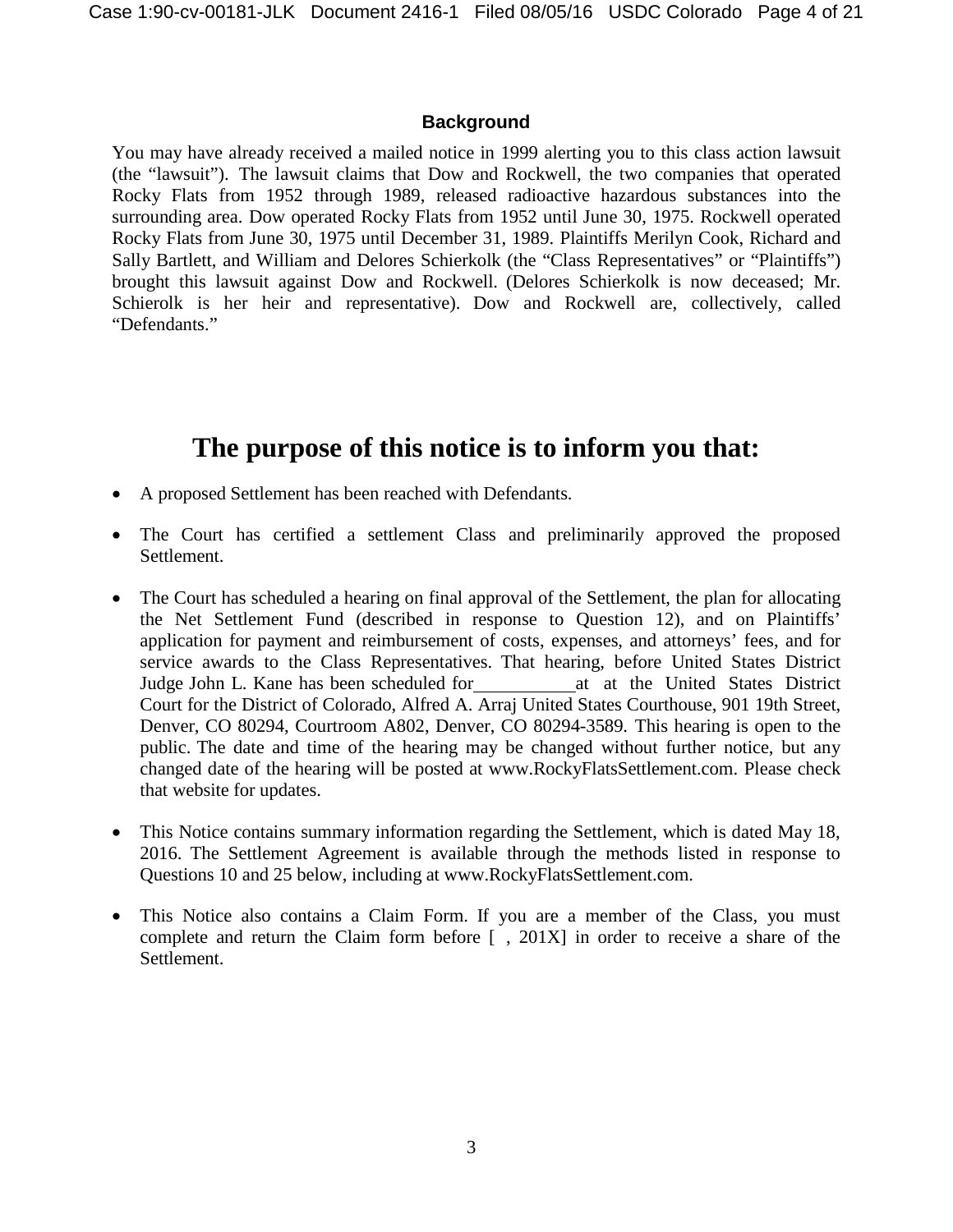# **Your legal rights will be affected whether you take action, or not.**

| YOUR LEGAL RIGHTS AND OPTIONS IN THIS LAWSUIT<br><b>Please read this notice carefully</b>                                                                          |                                                                                                                                                                                                                                                                                                                                                                                                                                                                                                                                                                                                                                                                                                                                                                                 |
|--------------------------------------------------------------------------------------------------------------------------------------------------------------------|---------------------------------------------------------------------------------------------------------------------------------------------------------------------------------------------------------------------------------------------------------------------------------------------------------------------------------------------------------------------------------------------------------------------------------------------------------------------------------------------------------------------------------------------------------------------------------------------------------------------------------------------------------------------------------------------------------------------------------------------------------------------------------|
| <b>Stay in the Class and</b><br><b>Submit a Claim Form</b><br><b>**</b> The only way to<br>receive a payment is to<br>stay in the Class and<br>submit a claim form | If you do nothing, you will remain in the Class. You may choose to<br>participate in the Settlement by filling out and returning the<br>enclosed claim form no later than $[ , 201X]$ . The portion, if<br>any, of the Settlement Fund to be allocated to you will be calculated<br>on a <i>pro rata</i> basis based on the assessed value of the property you<br>owned (or are the heir from the owner or successor to the entity<br>which owned the property) as of June 7, 1989 located within the<br>Property Class Area. To receive your share, you will need to sign<br>and return the claim form as directed. If you remain in the Class,<br>all the Court's rulings will apply to you and you may not file your<br>own lawsuit about the conduct at issue in this case. |
| <b>Stay in the Class but</b><br><b>Object to the Settlement</b>                                                                                                    | If you wish to remain in the Class, but you object to the Settlement,<br>or some part of it, you may (as discussed below) submit a written<br>objection to the Court and counsel by [date] about why you object<br>to the Settlement. You may still submit a claim form and must do<br>so no later than [, 201X] if you wish to share in the Settlement<br>Fund. In other words, you can submit a claim form and object. If<br>you remain in the Class, all the Court's prior rulings will apply to<br>you and you may not file your own lawsuit about the conduct at<br>issue in this case.                                                                                                                                                                                    |
| <b>Exclude Yourself from</b><br>the Class and the<br><b>Settlement</b><br><b>**</b> If you Opt Out you will<br>NOT get a payment                                   | You may choose to exclude yourself (i.e., "opt out") from the Class.<br>If you opt out, you will not be eligible to share in the Settlement<br>Fund. If you opt out, in order to recover, you must obtain your own<br>counsel and determine whether to bring your own lawsuit. Your<br>own counsel can advise you about whether any of the Court's prior<br>orders in this case will have any effect on you, and whether your<br>claims may be barred by the statute of limitations. If you decide to<br>exclude yourself, you must do so by [date].                                                                                                                                                                                                                            |
| <b>Getting More</b><br><b>Information</b>                                                                                                                          | If you would like to obtain more information about the Settlement,<br>you can send questions to the lawyers identified in this notice.                                                                                                                                                                                                                                                                                                                                                                                                                                                                                                                                                                                                                                          |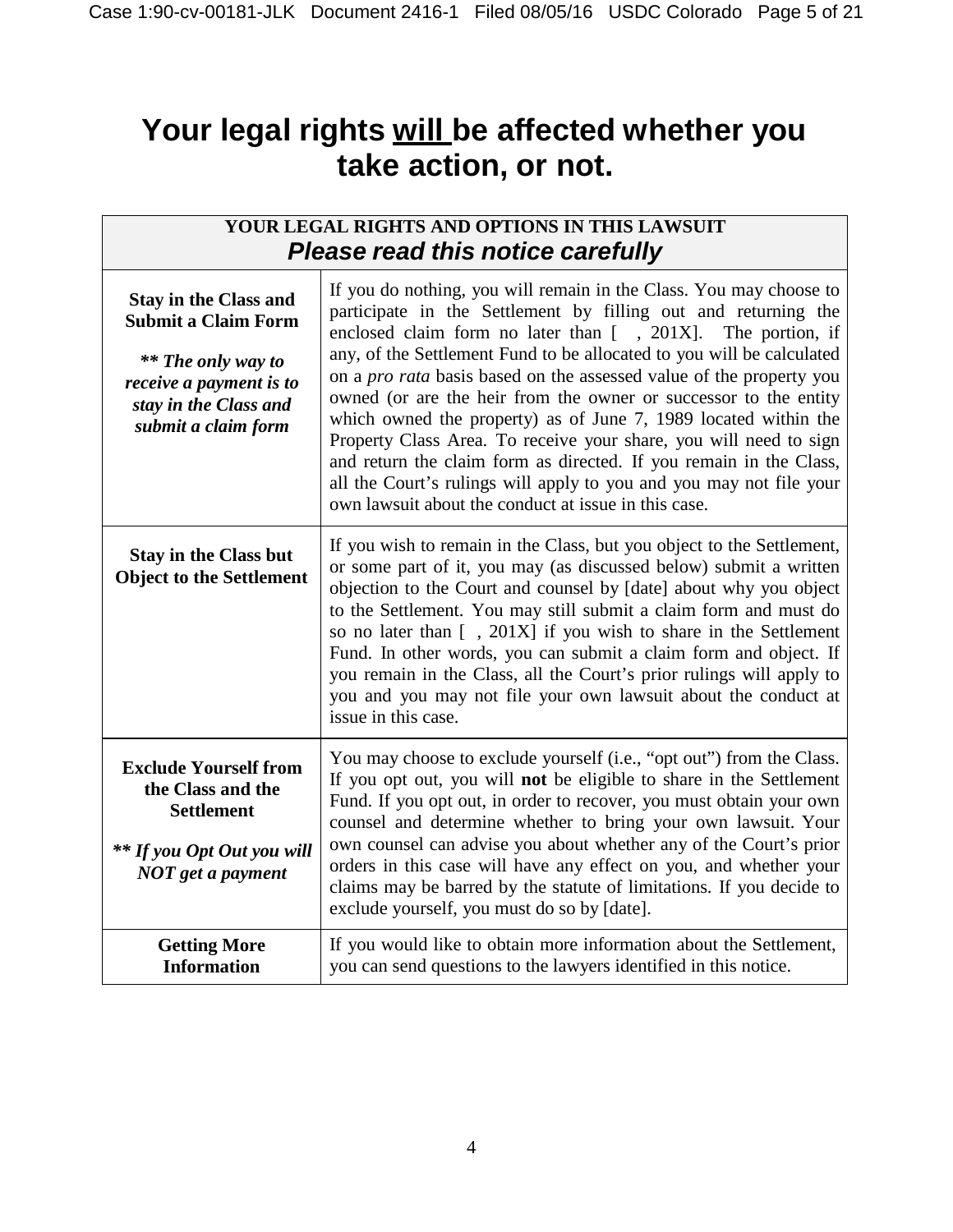| Go To a Hearing | The hearing about the Settlement will be open to the public and you<br>may attend, but you do not have to. If you have submitted a written  <br>objection to the Settlement, you may (but do not have to) attend the |
|-----------------|----------------------------------------------------------------------------------------------------------------------------------------------------------------------------------------------------------------------|
|                 | Court hearing. Your objection will be considered whether or not<br>you go to hearing, but you will only be allowed to speak at the<br>hearing if you file written comments in advance of the hearing.                |

# **THESE RIGHTS AND OPTIONS – AND THE DEADLINES TO EXERCISE THEM – ARE EXPLAINED IN THIS NOTICE.**

*The Court in charge of this case still has to decide whether to approve the Settlement.*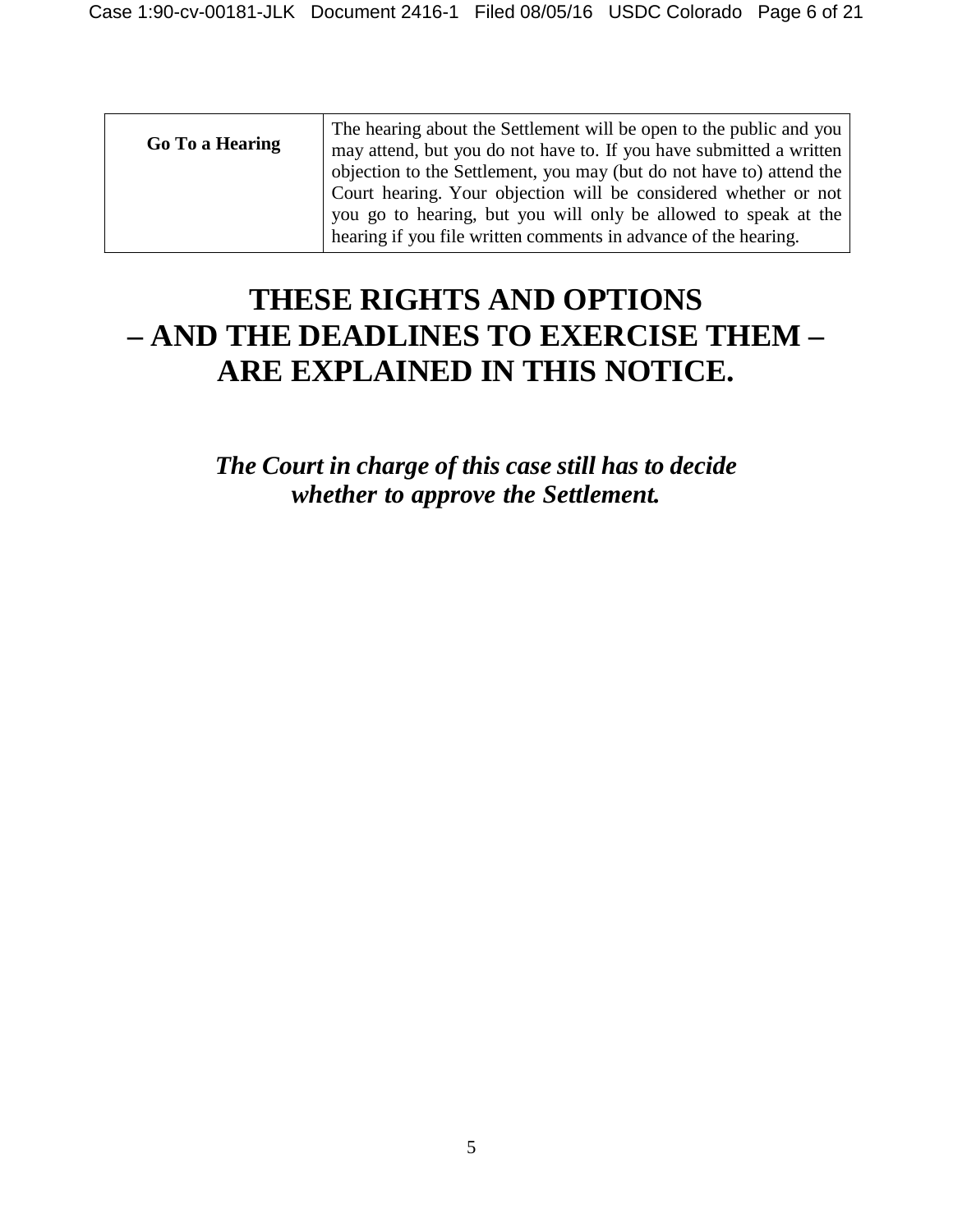|     | <b>WHAT THIS NOTICE CONTAINS</b>                                                                                                 |  |
|-----|----------------------------------------------------------------------------------------------------------------------------------|--|
|     |                                                                                                                                  |  |
|     |                                                                                                                                  |  |
|     |                                                                                                                                  |  |
| 1.  | Why did I receive this notice?                                                                                                   |  |
| 2.  | What is the lawsuit about?                                                                                                       |  |
| 3.  | What is the history of this lawsuit?                                                                                             |  |
| 4.  | What is a class action?                                                                                                          |  |
| 5.  | Why is this lawsuit a class action?                                                                                              |  |
| 6.  | Has the Court identified Class Claims, Issues, or Defenses?                                                                      |  |
| 7.  | Why is there a Settlement with Dow and Rockwell?                                                                                 |  |
|     |                                                                                                                                  |  |
| 8.  | Am I part of the Class and the Settlement?                                                                                       |  |
| 9.  | Are governmental entities part of the Class and the Settlement?                                                                  |  |
|     |                                                                                                                                  |  |
| 10. | What does the Settlement provide?                                                                                                |  |
| 11. | If I participate in the Settlement, am I releasing claims for bodily injury?                                                     |  |
| 12. | How much will my payment be?                                                                                                     |  |
| 13. | How can I get payment?                                                                                                           |  |
| 14. | When would I get my payment?                                                                                                     |  |
| 15. | THE SETTLEMENT FUND - HOW TO PARTICIPATE IN THE SETTLEMENT 16<br>What do I have to do to receive a share of the Settlement Fund? |  |
|     | <b>EXCLUDING YOURSELF FROM THE CLASS &amp; THE SETTLEMENT 16</b>                                                                 |  |
| 16. | Can I get out of the Class and the settlement?                                                                                   |  |
| 17. | If I stay in the Class and don't exclude myself, can I sue the Defendants for the<br>same thing later?                           |  |
|     |                                                                                                                                  |  |
| 18. | Do I have a lawyer in the case?                                                                                                  |  |
| 19. | Should I get my own lawyer?                                                                                                      |  |
| 20. | Do I need to hire a claims processing agent to help me file my claim?                                                            |  |
|     |                                                                                                                                  |  |
| 21. | How do I tell the Court that I don't like the Settlement, or that I object to the                                                |  |
|     | payment of attorneys' fees, expenses, and/or service awards from the Settlement                                                  |  |
|     | Fund?                                                                                                                            |  |
|     |                                                                                                                                  |  |
| 22. | When and where will the Court decide whether to approve the Settlement?                                                          |  |
| 23. | Do I have to come to the hearing?                                                                                                |  |
| 24. | May I speak at the hearing?                                                                                                      |  |
|     |                                                                                                                                  |  |
| 25. | Are more details available?                                                                                                      |  |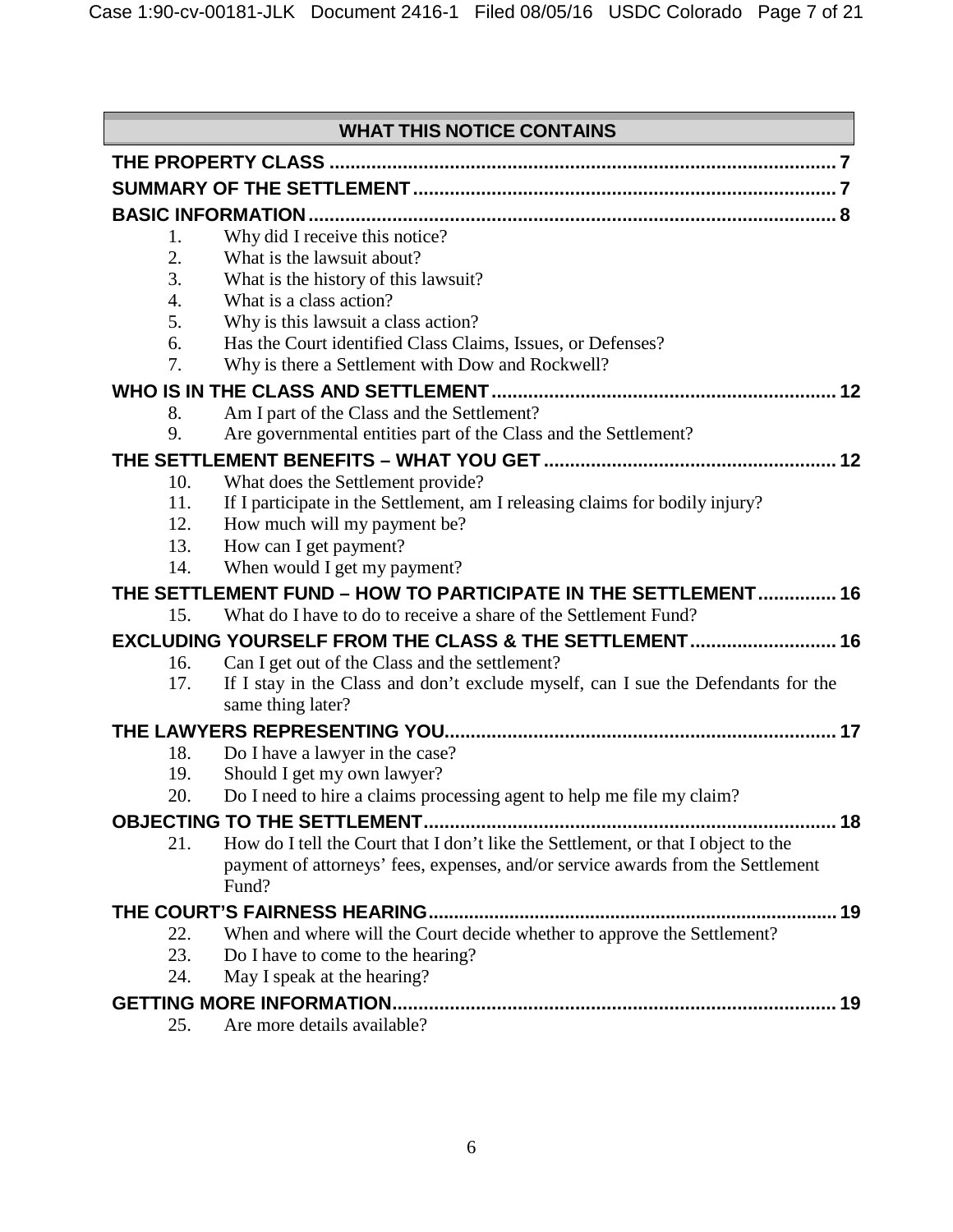## **The Property Class**

<span id="page-16-0"></span>The following Class, also known as the "Property Class", has been certified for settlement purposes: The Property Class includes all persons and entities who have not previously opted out or who do not timely opt out of the class who owned, as of June 7, 1989, an interest (other than mortgagee and other security interests) in real property situated within the Property Class Area, exclusive of governmental entities, defendants, and defendants' affiliates, parents, and subsidiaries. The Property Class Area is a geographic area near and downwind from the former Rocky Flats Nuclear Weapons Plant in Colorado; its boundary is portrayed by the map shown above, on the page 1 of this notice. For a more detailed map, visit [www.RockyFlatsSettlement.com.](http://www.rockyflatssettlement.com/) In addition, you can check whether a specific property is located in the Property Class Area by going to [www.RockyFlatsSettlement.com](http://www.rockyflatssettlement.com/) and entering the address of the property.

You may have a claim if you are a member of the Class because you owned property in the Property Class area as of **June 7, 1989,** or if you are the heir of someone, or successor in interest to an entity, who owned property in the Property Class area as of **June 7, 1989**. If you owned property in the Property Class Area only **before** June 7, 1989 **and** sold it **before June 7, 1989**, or if you only bought property in the Property Class Area **after June 7, 1989**, you are **not** a Class Member and are **not** eligible to file a claim or participate in the Settlement.

<span id="page-16-1"></span>You can contact the Settlement and Claims Administrator, Heffler Claims Group, at 1-844- 528-0187 with any questions.

#### **Summary of the Settlement**

Class Representatives entered into a Settlement Agreement with the two Defendants in this lawsuit, Dow and Rockwell. This Settlement was entered into after more than 26 years of litigation, including a trial that lasted more than four months in 2005-06, two separate appeals in the Tenth Circuit Court of Appeals, and two rounds of briefing in connection with two separate petitions for writs of certiorari seeking review by the United States Supreme Court. The Settlement provides that Defendants will pay a total of \$375 million (the "Settlement Fund"). The Court will determine how much of that amount will be deducted for payment of Class Counsel's attorneys' fees, costs, and service awards to the Class Representatives. After those deductions and after deductions for administration and notice and related costs, the remainder will be allocated to Class Members who submit timely and valid claims. The full text of the proposed Settlement, which is dated May 18, 2016, is available for your review a[t](http://www.rockyflatssettlement.com/) [www.RockyFlatsSettlement.com.](http://www.rockyflatssettlement.com/)

Class Counsel, with the input and approval of the Class Representatives, have determined that the Settlement is in the best interests of the Class. As with any litigated case, Plaintiffs faced additional delay and an uncertain outcome if this case continued. There was a risk of Supreme Court review and reversal, a risk of future adverse rulings in the district court and/or by the Tenth Circuit Court of Appeals, a risk of years of additional delay in a case that already is 26 years old, and a risk that without this Settlement, Class Members might recover nothing.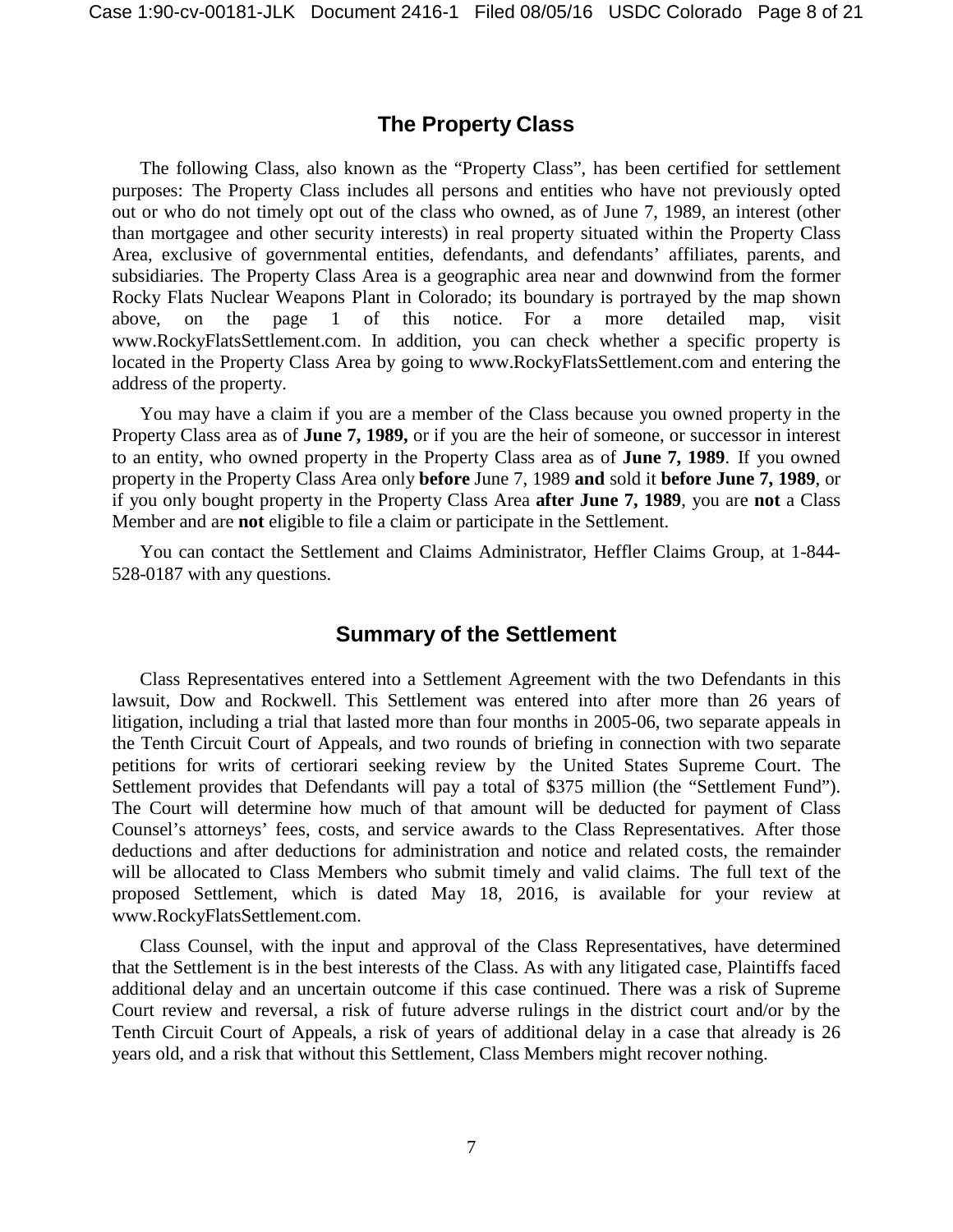#### **Basic Information**

#### <span id="page-17-0"></span>**1. Why did I receive this notice?**

You received this notice because, according to available records, you may have owned or may be the heir of someone who owned on June 7, 1989 an interest in real property in the Property Class Area near and downwind from the Rocky Flats Environmental Technology Site (formerly known as the Rocky Flats Nuclear Weapons Plant) located in Jefferson County, seventeen miles northwest of Denver, Colorado. You may have been notified, in 1999, that the Court allowed, or "certified," a class action lawsuit that may affect you. You are receiving this notice because under the terms of the proposed Settlement, you have legal rights and options that you may exercise. Judge John L. Kane of the United States District Court for the District of Colorado is overseeing this class action. The lawsuit is known as *Cook et al. v. Rockwell International Corporation and The Dow Chemical Company*, Civil Action No. 90-00181-JLK (D. Colo.).

#### **2. What is the lawsuit about?**

The lawsuit claims that Dow and Rockwell caused the properties owned by the Class Representatives and the other Class Members to be contaminated with plutonium, a hazardous radioactive substance, which caused the properties' values to be less than they otherwise would have been and which interfered with Class Members' use and enjoyment of their property. Defendants deny Plaintiffs' claims in general and specifically deny that they have caused harm to the properties owned by Class Representatives and the other Class Members, deny Defendants have interfered with the use and enjoyment of property, and deny that the properties experienced a diminution in value.

#### **3. What is the history of this lawsuit?**

This lawsuit started more than 26 years ago, when Plaintiffs filed a complaint on January 30, 1990. In their complaint, Plaintiffs brought claims under a federal statute known as the Price-Anderson Act and under Colorado state nuisance and trespass law. Over the next 15 years, the parties engaged in extensive fact discovery, exchanged reports by numerous experts, and engaged in very extensive legal briefing on numerous issues. Following a trial in the District Court of Colorado, which began in October 2005 and featured 42 live witnesses and over 1,000 exhibits, the jury on February 14, 2006, returned a verdict in favor of the Property Class, finding that Dow and Rockwell caused a reduction in the aggregate value of the Class Properties of \$176,850,340.

After the trial, the District Court denied Defendants' motions requesting that the District Court enter judgment in favor of Defendants or order a new trial. In 2008, the District Court entered final judgment in favor of Plaintiffs on their claims arising under the Price-Anderson Act, and adding interest and punitive damages.

Defendants appealed, and the Tenth Circuit Court of Appeals in 2010 vacated the judgment. The Tenth Circuit held that the Price-Anderson Act required Plaintiffs to prove additional and more severe harm than would be required under Colorado state nuisance law. The Tenth Circuit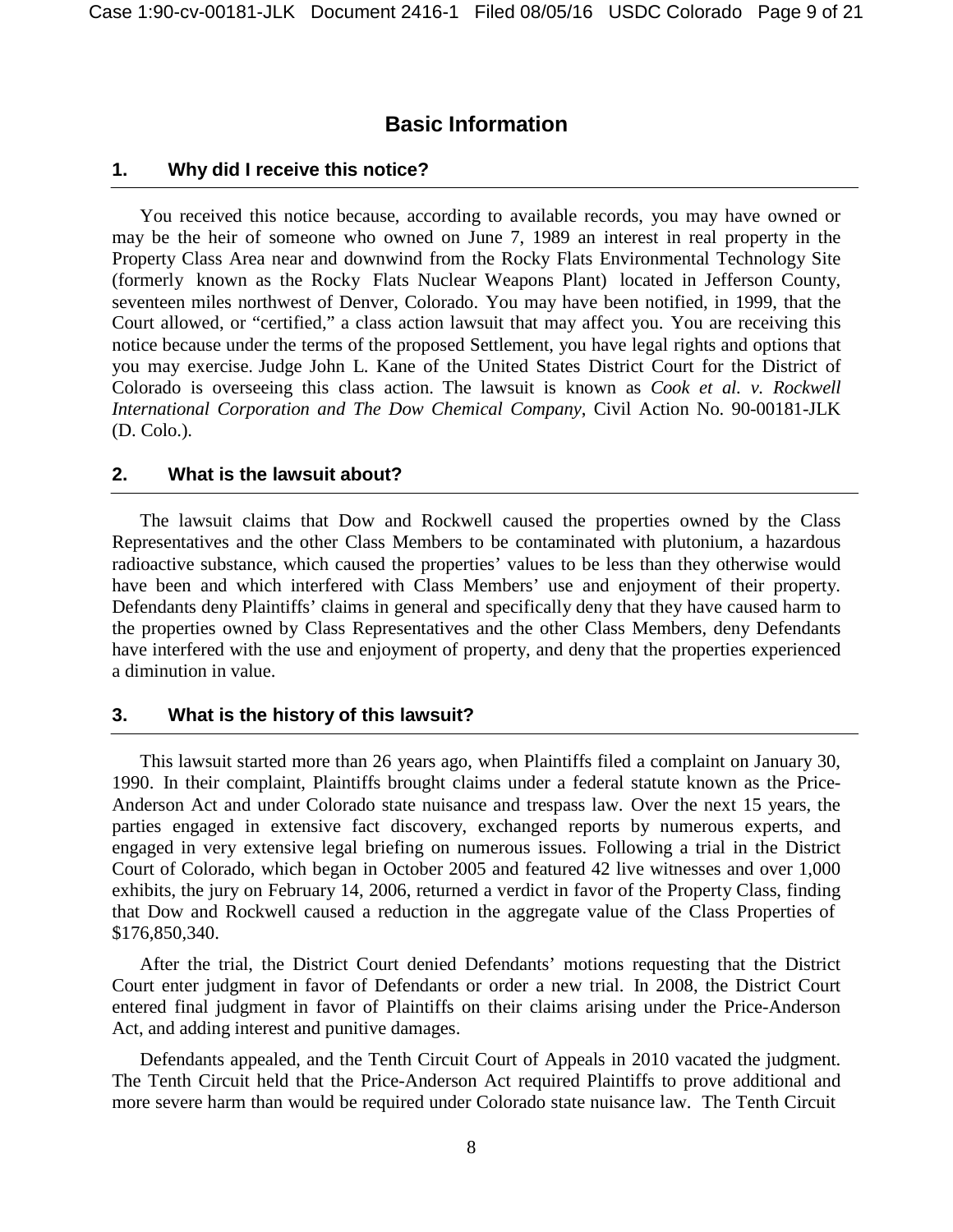also held that the District Court's jury instructions relating to Plaintiffs' nuisance claims were correct, but that the District Court's jury instructions relating to Plaintiffs' trespass claims were incorrect. The Tenth Circuit also ruled against any punitive damages and reversed the class certification ruling.

Plaintiffs then filed a petition for a writ of certiorari requesting that the United States Supreme Court review the Tenth Circuit's ruling. The Supreme Court denied Plaintiffs' petition. In other words, the Supreme Court declined to hear an appeal of the Tenth Circuit's ruling.

The lawsuit then returned to the District Court of Colorado. The District Court directed the parties to submit briefs about the issue of whether the federal Price-Anderson Act "preempts" Colorado state law. If a federal law "preempts" state law, it can mean the federal law controls and the state law has no effect. Plaintiffs argued that their claims under Colorado nuisance law were not preempted. Defendants argued the opposite, that such claims were preempted. The District Court ruled in favor of Defendants, finding that Plaintiffs' state law nuisance claims were preempted by the Price-Anderson Act, and that Plaintiffs could not pursue their case other than by trying to recover under the Price-Anderson Act (with the extra requirements imposed by the Tenth Circuit Court of Appeals in their 2010 decision).

Plaintiffs appealed the District Court's ruling to the Tenth Circuit Court of Appeals, the second appeal in this lawsuit. In June 2015, the Tenth Circuit Court of Appeals reversed the District Court's ruling, and ruled that Plaintiffs' Colorado state law nuisance claims were not preempted by the Price-Anderson Act. The Tenth Circuit ordered that the District Court enter judgment in favor of Plaintiffs on Plaintiffs' nuisance claims after resolving other outstanding issues. Among the other issues was class certification, because the Tenth Circuit in 2010 had reversed the District Court's ruling that this litigation could proceed as a class action.

Following the ruling by the Tenth Circuit Court of Appeals in 2015, Plaintiffs filed a motion in the District Court requesting that the District Court re-certify the Class and enter judgment in favor of Plaintiffs and the Class. Defendants filed briefs in the District Court opposing Plaintiffs' motions and asking the District Court to find that Plaintiffs' nuisance claims were still preempted because Plaintiffs at the trial in 2004 had not proven that the amount of plutonium released from Rocky Flats was above certain alleged federal standards Defendants claimed applied. Defendants also filed a petition for a writ of certiorari requesting that the United States Supreme Court review the Tenth Circuit's second, 2015 ruling (that Plaintiffs' Colorado state nuisance claims were not preempted by the Price-Anderson Act). Plaintiffs filed a response (1) asking the Supreme Court to deny Defendants' petition; and (2) asking the Supreme Court, if it decided to review the 2015 decision by the Tenth Circuit, to also review the 2010 decision by the Tenth Circuit. The Defendants replied, asking the Supreme Court to review only the 2015 decision.

The parties also engaged in settlement discussions, with the help of a mediator (a former federal judge), and eventually reached a settlement in this case after very extensive discussions over seven months. The parties reached this settlement before the District Court issued a ruling on the pending motions for judgment, class certification, and preemption, and before the Supreme Court issued a ruling on the petitions requesting that the Supreme Court review the Tenth Circuit's rulings. The settlement was reached more than 26 years after this lawsuit started in 1990, and more than 10 years after the four-month trial ended in 2006.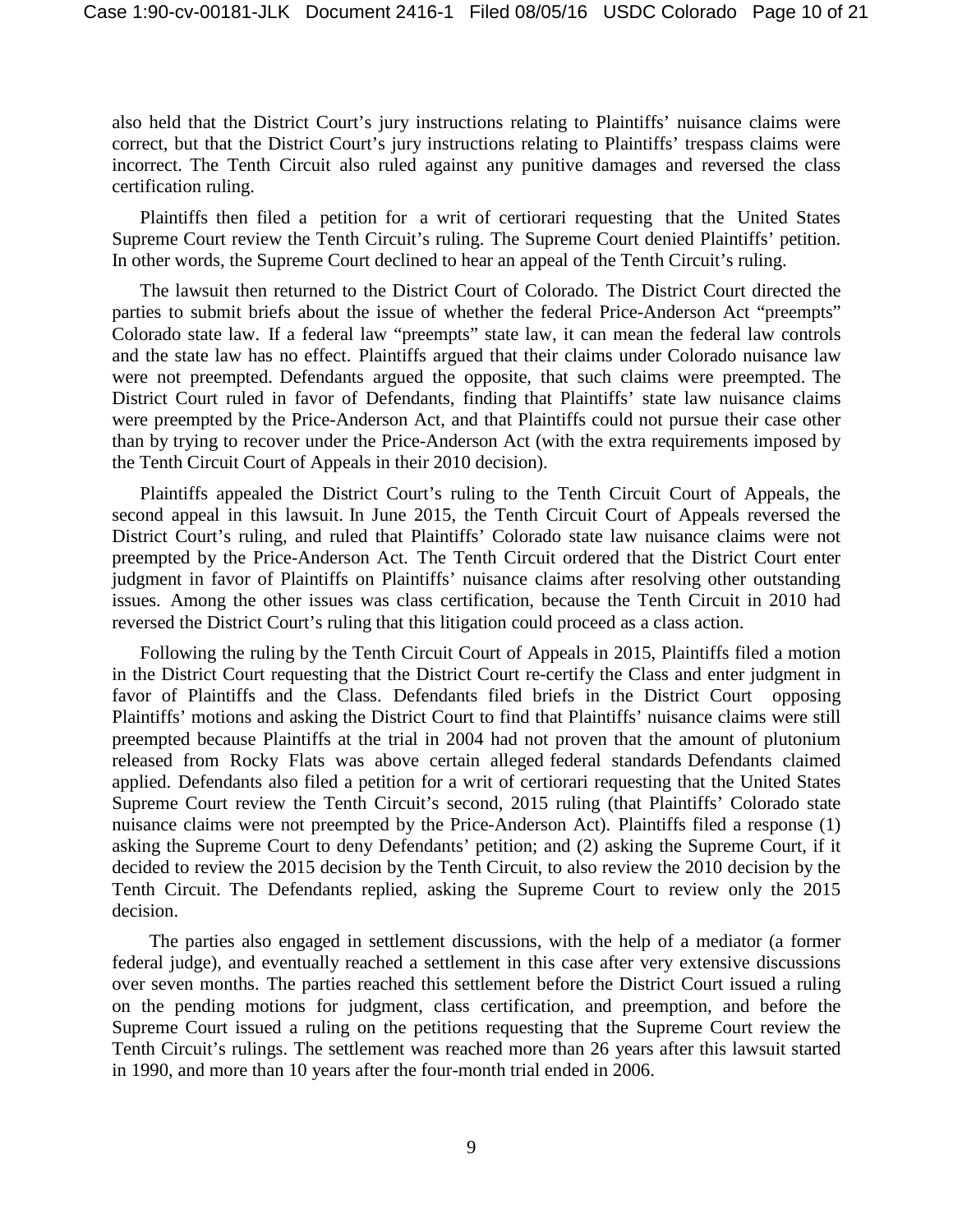#### **4. What is a class action?**

In a class action lawsuit, one or more persons or entities (called "plaintiffs" or "class representatives") sues on behalf of others who have similar claims. Together, they are typically called a "class" or "class members." Accordingly, people or entities who owned property in the Property Class Area on June 7, 1989 are members of the Class. The individuals that brought the Class Action on behalf of the Class are called the Class Representatives. The companies that were sued by the Class Representatives are called the Defendants. In this case, the Defendants are Dow and Rockwell.

#### **5. Why is this lawsuit a class action?**

In this case, the Class Representatives are Merilyn Cook, Richard and Sally Bartlett, and William and Delores Schierkolk. (Delores Schierkolk is deceased, but William Schierkolk is her heir and representative.)

The Class Representatives and the entities on whose behalf they have sued together constitute the "Class" or "Class Members." They are also called the "Plaintiffs." Their attorneys are called "Plaintiffs' Counsel" or "Class Counsel."

In a class action lawsuit, one court resolves the issues for everyone in the class, except for those class members who exclude themselves from the class. The Court, by order dated May 19, 2016, certified a Class in this case for purposes of settlement. A copy of the Court's order, along with other materials related to this lawsuit, may be found at [www.RockyFlatsSettlement.com.](http://www.rockyflatssettlement.com/)

The Court determined that, for purposes of settlement, this lawsuit can be a class action because it meets the requirements of Federal Rule of Civil Procedure 23, which governs class actions in federal courts. Specifically, the Court has found that, for purposes of settlement:

- The Class is so numerous that joinder of all members is impracticable;
- There are factual and legal questions that are common to the members of the Class;
- The claims of the Class Representatives are typical of the claims of the Class;
- The Class Representatives, and the lawyers representing the Class, have represented and will continue to fairly and adequately represent the interests of the members of the Class;
- The common facts or legal questions predominate over any questions that may affect only individual members of the Class; and
- This class action is more efficient than having many individual lawsuits.

#### **6. Has the Court identified Class Claims, Issues, or Defenses?**

The Court has identified the following classwide issues:

• Whether a threat of future harm can constitute an actionable nuisance under Colorado law;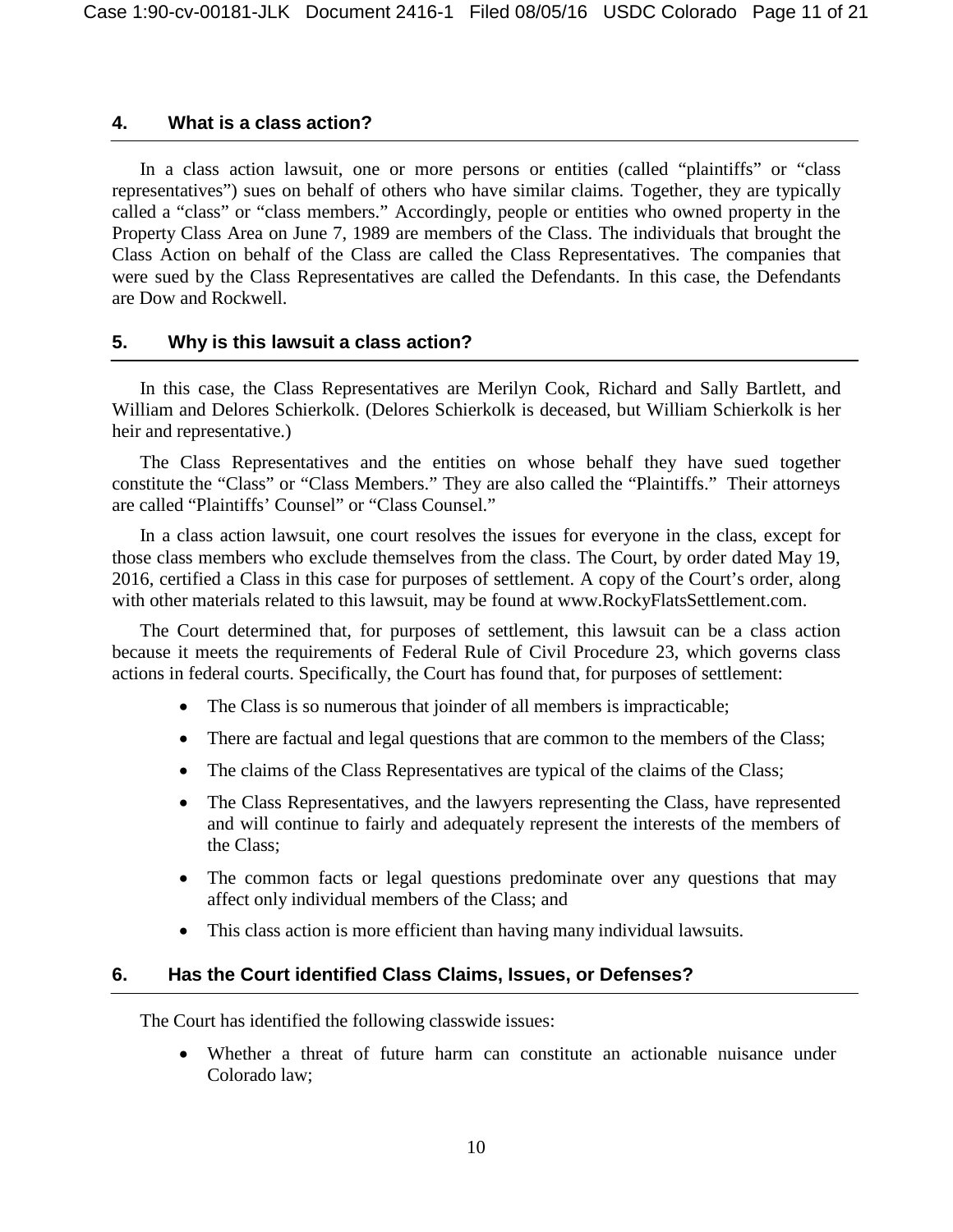- Whether a current human health risk can constitute an actionable nuisance under Colorado law;
- Whether Dow interfered with Class Members' use and enjoyment of their properties in the Class Area in one or both of these ways: (i) by causing Class Members to be exposed to plutonium and placing them at some increased risk of health problems as a result of this exposure; and/or (ii) by causing objective conditions that pose a demonstrable risk of future harm to the Class Area;
- Whether Dow's interference with Class Members' use and enjoyment of their properties was both ''unreasonable" and "substantial";
- Whether the activity or activities causing the unreasonable and substantial interference by Dow were either "intentional" or "negligent";
- Whether Rockwell interfered with Class Members' use and enjoyment of their properties in the Class Area in one or both of these ways: (i) by causing Class Members to be exposed to plutonium and placing them at some increased risk of health problems as a result of this exposure; and/or (ii) by causing objective conditions that pose a demonstrable risk of future harm to the Class Area;
- Whether Rockwell's interference with Class Members' use and enjoyment of their properties was both ''unreasonable" and "substantial";
- Whether the activity or activities causing the unreasonable and substantial interference by Rockwell were either "intentional" or "negligent";
- Whether the actual value of the properties in the Class Area was less than the value of these properties would have had but for the nuisance committed by Dow and Rockwell;
- What percentage of the combined nuisance was caused by Dow and what percentage was caused by Rockwell; and
- With regard to Dow and Rockwell's affirmative defense of setoff, whether Dow and Rockwell proved that their nuisance caused a diminution in the value of properties in the Class Area in one or more specific time periods before June 7, 1989.

#### **7. Why is there a Settlement with Dow and Rockwell?**

By settling, Class Representatives and Defendants avoided the risks, delay and costs of continued litigation. The Class Representatives and Class Counsel believe that the proposed Settlement is fair, adequate, reasonable, and in the best interests of the Class. Without this proposed Settlement, there was a risk of years of more delay, and a risk that Class Members would never recover anything, depending on how the Supreme Court and/or the District Court might rule on the motions pending before those courts, and depending on what might occur after any such rulings in the future. If the Supreme Court, for example, agreed to review the case, the result could have been that Plaintiffs' claims were preempted and so Class Members would recover nothing. Even if the Supreme Court ruled for Plaintiffs, the District Court could have ruled against class certification or ruled that Plaintiffs' claims were preempted by federal standards. Or, if the District Court ruled in favor of Plaintiffs and Defendants appealed, the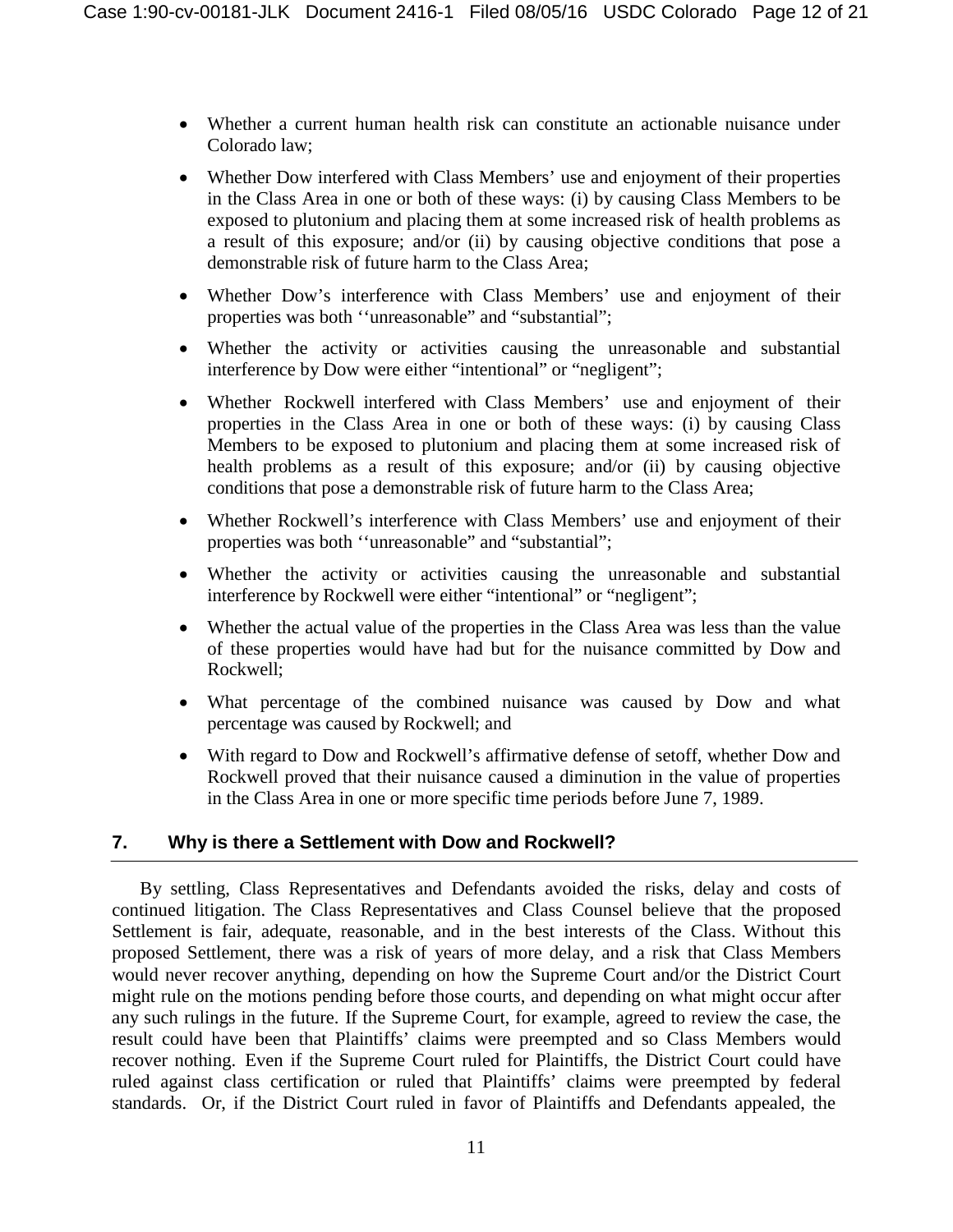Tenth Circuit might disagree in the third appeal in this case, and the losing side likely would have sought review yet again by the Supreme Court years from now. In short, there was risk of not recovering anything, and risk of years more delay. The proposed Settlement guarantees a significant recovery for the Class.

### **Who is in the Class and Settlement**

To see if you are in the Class that is settling with Defendants Dow and Rockwell, you first have to determine whether you are a Class Member.

#### *8. Am I part of the Class and the Settlement?*

The Property Class includes all persons and entities who have not previously opted out or who do not timely opt out of the class who owned, as of June 7, 1989, an interest (other than mortgagee and other security interests) in real property situated within the Property Class Area, exclusive of governmental entities, Defendants, and Defendants' affiliates, parents, and subsidiaries. The Property Class Area is a geographic area near and downwind from the former Rocky Flats Nuclear Weapons Plant in Colorado; its boundary is portrayed in the map that appears above. A more detailed map is available at [www.RockyFlatsSettlement.com.](http://www.rockyflatssettlement.com/) In addition, you can check whether a specific property is located in the Property Class Area by going to [www.RockyFlatsSettlement.com](http://www.rockyflatssettlement.com/) and entering the address of the property.

Even if you did not own property as of June 7, 1989 within the Property Class Area, you still may file a claim if you are an heir or successor in interest to someone or some entity who owned property as of June 7, 1989 in the Property Class Area.

**Please note: Only** people or entities who owned property in the Property Class Area, or heirs or successors to people or entities who owned property in the Property Class Area **on June 7, 1989** are members of the Property Class. Those who sold their property **before June 7, 1989** or who purchased property only **after June 7, 1989** are **not** Class Members and are **not** eligible to participate in the Settlement.

Prior notice of this lawsuit was mailed on or about November 15, 1999. If you are not sure whether you are included, you may call or write to the Settlement and Claims Administrator or the lawyers in this case at the telephone numbers or addresses listed in Questions 15 and 18 below.

Again, note that you may have received this Notice by mail in error – simply receiving this Notice does **not** mean you are definitely a Class Member.

#### *9. Are governmental entities part of the Class and the Settlement?*

Governmental entities are not part of the Class. As set forth above, the Class does not include governmental entities, Defendants, and defendants' affiliates, parents, and subsidiaries.

In order to issue the best notice practicable, this Notice is being mailed to governmental entities located in the Property Class Area so that the governmental entities may notify their constituents about this Settlement.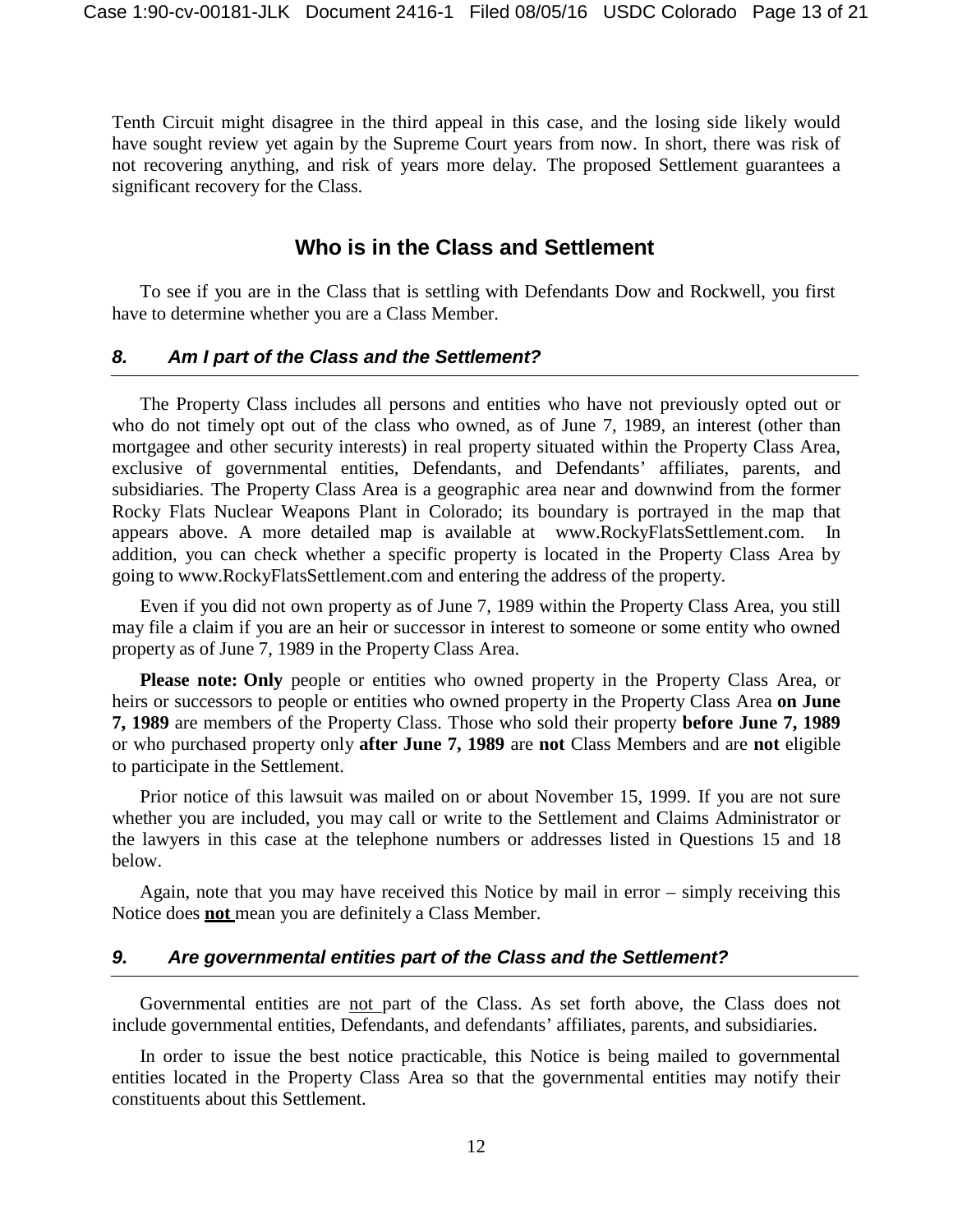#### **The Settlement Benefits – What You Get**

#### *10. What does the Settlement provide?*

The Settlement provides that \$375 million will be paid into a Settlement Fund, to be held in an escrow account, for the benefit of the Class. This money will be paid into the Settlement Fund on or before July 28, 2017. Class Counsel will apply to the Court for an award of attorneys' fees not to exceed 40% of the Settlement Fund (including a proportionate share of any interest earned on the Settlement Fund) and reimbursement of previously incurred expenses, service awards to each of the Class Representatives of \$130,000-260,000 (not to exceed a total of \$780,000) for their efforts during nearly 27 years of litigation for the Class, and payment for costs of notice and administering the Settlement from the fund. The remainder (the "Net Settlement Fund") will be divided among Class Members.

In exchange, the litigation between Plaintiffs and the Class and Defendants will be dismissed with prejudice, and Defendants Dow and Rockwell will be released by the Class from certain claims. Again, the full text of the Settlement Agreement is available at [www.RockyFlatsSettlement.com.](http://www.rockyflatssettlement.com/)

Generally, the Class Representatives and the Class Members will release Defendants and any past, present and future parents, subsidiaries, divisions, affiliates, joint ventures, stockholders, officers, directors, management, supervisory boards, insurers, indemnitors (including the United States Department of Energy or "DOE"), general or limited partners, employees, agents, trustees, associates, attorneys and any of their legal representatives or any other representatives thereof (and the predecessors, heirs, executors, administrators, successors and assigns of each of the foregoing) (the "Released Parties") from any and all manner of claims, rights, debts, obligations, demands, actions, suits, causes of action, damages whenever incurred, liabilities of any nature whatsoever, known or unknown, suspected or unsuspected, fixed or contingent, including costs, expenses, penalties and attorneys' fees, accrued in whole or in part, in law or equity, that the Plaintiffs and Settlement Class Members (including any of their past, present or future officers, directors, insurers, general or limited partners, divisions, stockholders, agents, attorneys, employees, legal representatives, trustees, parents, associates, affiliates, joint ventures, subsidiaries, heirs, executors, administrators, predecessors, successors and assigns, acting in their capacity as such) (collectively the "Releasors") ever had, now have or hereafter can, shall or may have, directly, representatively, derivatively or in any other capacity, arising out of or relating in any way to the Released Parties' conduct in connection with Rocky Flats, including without limitation any claim that was alleged or could have been alleged in this suit (the "Released Claims"), *except that* the Settlement Class Members and the Plaintiffs do not release claims for actual bodily injury, nor claims unrelated to the allegations in the complaint such as pension, or product liability or contract claims or claims of former Rocky Flats workers under Workman's Compensation or similar laws or regulations. Releasors also covenant and agree that each shall not sue or otherwise seek to establish or impose liability against any Released Party based, in whole or in part, on any of the Released Claims, regardless of whether or not any Releasors objected to the Settlement.

The costs and expenses related to this lawsuit as discussed above will be paid solely out of the proceeds of the Settlement Fund. Class Counsel plan to ask the court for service awards of \$260,000 for Merilyn Cook, \$260,000 total for Richard and Sally Bartlett, and \$260,000 for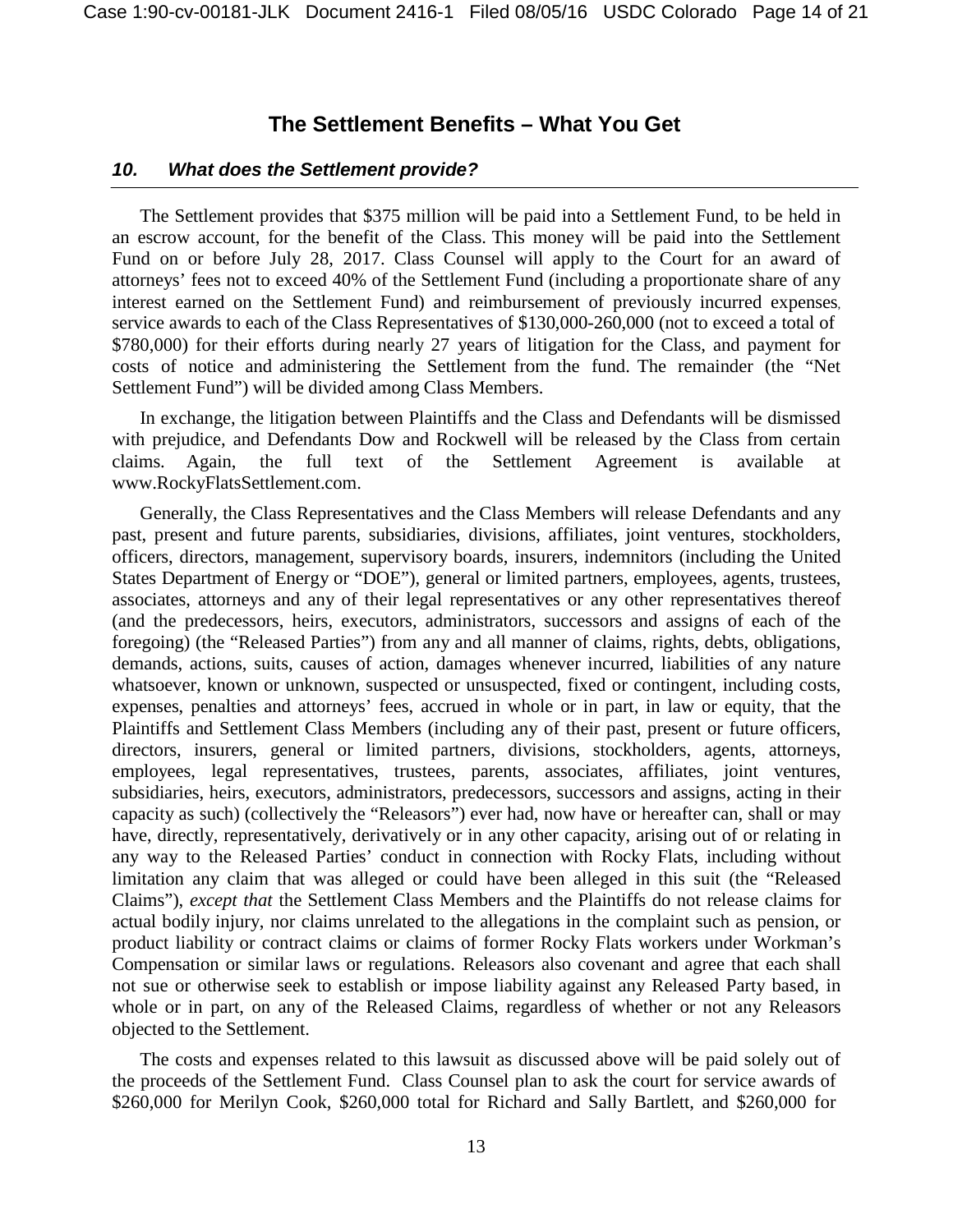William and Delores Schierkolk (or \$780,000 total for all the Class Representatives), to compensate them for their participation in, and prosecution of, this case on behalf of the Class, which has included, among other things, production of documents, providing written discovery responses, appearing for depositions, appearing and testifying at trial, and regular communication with Class Counsel for nearly 27 years. Class Counsel will file their application for the payment and reimbursement of expenses and costs, for an award of attorneys' fees not to exceed 40% of \$375 million, and for service awards for the Class Representatives with the Clerk of the United States District Court for the District of Colorado, Alfred A. Arraj United States Courthouse, 901 19th Street, Denver, CO 80294, Courtroom A802, Denver, CO 80294-3589 on or before . Class Counsel will post their application on [www.RockyFlatsSettlement.com](http://www.rockyflatssettlement.com/) shortly after filing.

This is only a summary of the proposed Settlement and is qualified in its entirety by the terms of the actual Settlement Agreement. A copy of the Settlement Agreement, which includes the releases, is on public file with the United States District Court for the District of Colorado at the above address during normal business hours and is also available for viewing at the following website: [www.RockyFlatsSettlement.com.](http://www.rockyflatssettlement.com/)

The Court has scheduled a public Fairness Hearing for [DATE and TIME] in order to determine whether to finally approve the following: the proposed Settlement, Plaintiffs' request for payment of attorneys' fees, reimbursement of expenses and costs, Class Representative service awards, and the proposed Plan of Allocation that will be followed to distribute the Net Settlement Fund to Class Members, following payment of attorneys' fees, reimbursement of expenses, fees, costs, and taxes, and any service awards for the Class Representatives, as described in above. See Question 22.

#### *11. If I participate in the Settlement, am I releasing claims for bodily injury?*

No. Settlement Class Members and the Plaintiffs do not release claims for actual bodily injury, nor claims unrelated to the allegations in the complaint such as pension, or product liability or contract claims or claims of former Rocky Flats workers under Workman's Compensation or similar laws or regulations. What this means is that, if you believe you have gotten cancer, for example, from exposure to plutonium from Rocky Flats, you are not giving up the right to sue over that, just by filing a claim as part of this settlement. If you are a Class Member and file a timely and valid claim as part of this settlement, you can still decide to sue if you have cancer or develop cancer or have suffered other bodily injury. You would need to consult your own lawyer about any such potential lawsuit. Plaintiffs and Class Counsel are not suggesting that you may or do have any claims for bodily injury, nor expressing any opinion about the likelihood of success if you decide to pursue such claims – again, you would need to consult your own lawyer about any such potential lawsuit.

#### *12. How much will my payment be?*

Each Class Member's proportionate, *pro rata*, recovery will be determined by using a Courtapproved Plan of Allocation. Under the proposed Plan of Allocation, your share of the Net Settlement Fund will depend on the assessed value of the property you owned on June 7, 1989 (or the property for which you may file a claim because you are an heir of someone who owned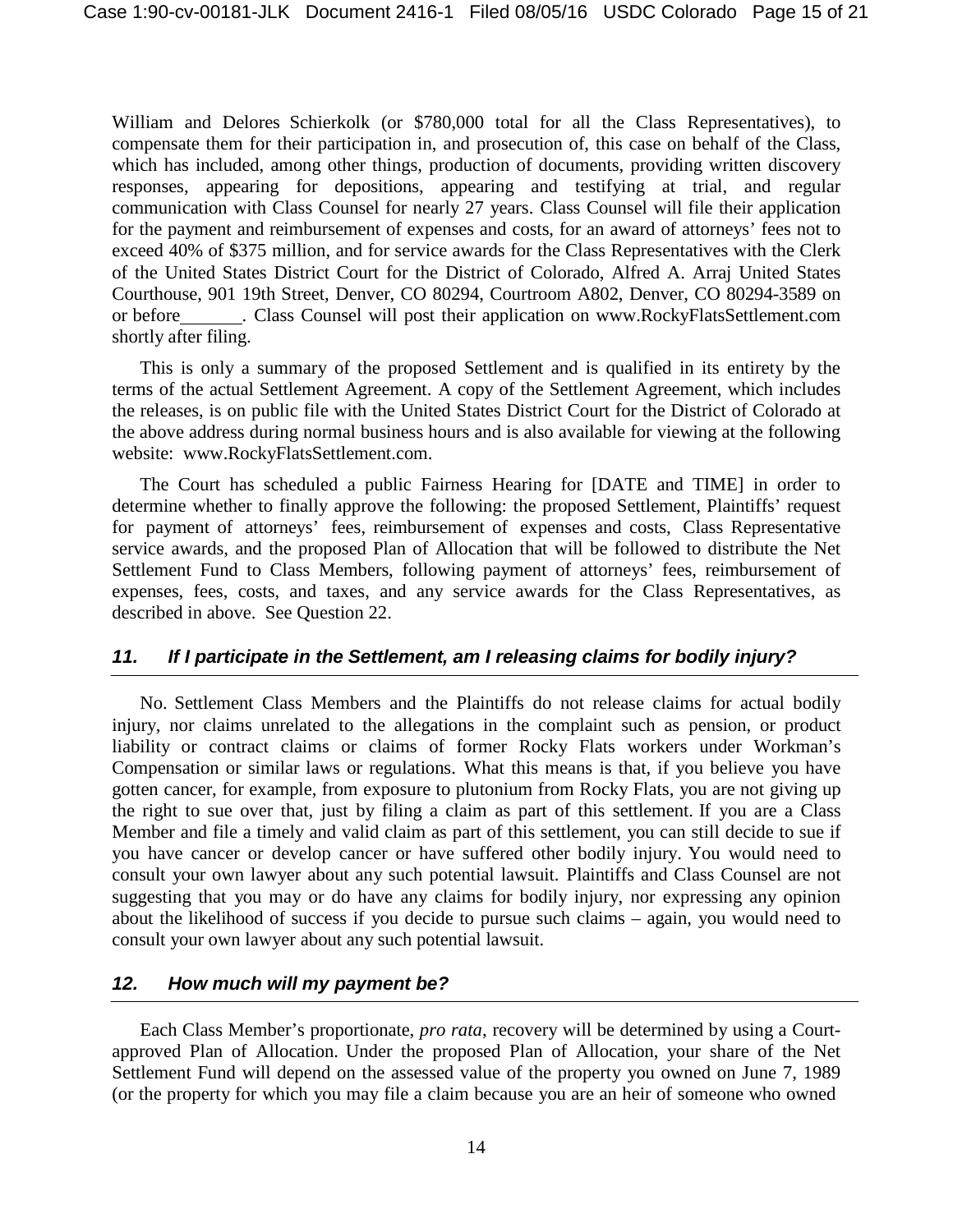property in the Class Area on June 7, 1989 or you are the successor to an entity that did) and the value of the other properties owned by Class Members. Those Class Members who owned properties in the Class Area on June 7, 1989 that were more valuable as of June 7, 1989 will receive more than those who owned properties that were less valuable as of June 7, 1989. The value of the property today does not matter: your share of the Net Settlement Fund depends on the value of the property as of June 7, 1989.

After deductions for attorneys' fees, expenses, service awards, and administration and notice and related costs as determined by the Court, the Net Settlement Fund will then be divided into three parts, or "buckets", according to the type of property: residential, commercial (in other words, non-residential), or vacant. 81.537% of the Net Settlement Fund will go in the residential property bucket; 3.196% in the commercial (non-residential) bucket; and 15.267% in the vacant land buck. To illustrate, if the Net Settlement Fund were \$100, then about \$81.54 would go in the residential property bucket; about \$3.20 in the commercial (non-residential) bucket; and about \$15.27 in the vacant land bucket. These percentages are based on the numbers of different types of properties and the findings of the jury at the trial held in 2005-06.

Class Members will then share in the bucket they belong to. So, owners (or their heirs or successors) of residential properties located in the Property Class Area as of June 7, 1989 will receive a *pro rata* share of 81.537% of the Net Settlement Fund. Owners (or their heirs or successors) of land that was assessed as commercial property as of June 7, 1989 and located in the Property Class Area will receive a *pro rata* share of 3.196% of the Net Settlement Fund. Retail and industrial property is assessed as "commercial." Owners (or their heirs or successors) of land that was vacant as of June 7, 1989 and located in the Property Class Area will receive a *pro rata* share of 15.267% of the Net Settlement Fund. Most of the properties in the Property Class Area as of June 7, 1989 were residential properties. You can share in more than one bucket if you owned more than one type of property in the Property Class Area as of June 7, 1989 (or if you are the heir of someone or successor to an entity who owned more than one type of property in the Property Class Area as of June 7, 1989; or you owned one type, and are the heir of someone or successor to an entity who owned another type, etc.).

These calculations will be done using property and appraisal data obtained by the Settlement and Claims Administrator from Jefferson County Colorado Assessor's Office, Property Records Division in connection with the administration of this Settlement. The information obtained from Jefferson County relates to property assessments completed by the County in April 1989, which is closest in time to June 7, 1989, along with property code type data from 1992, the earliest date on which such property type data is available. In addition, the Settlement and Claims Administrator will, if necessary, obtain similar data from Broomfield County Colorado Assessor's Office, Property Records Division. It is anticipated that after the first distribution of settlement proceeds there will be unclaimed or residual funds, and that a second distribution will be needed. Class Counsel anticipate that in any such second or subsequent distribution, subject to Court approval, the properties closest to the former Rocky Flats plant will be given an extra weighting and so will receive a relatively larger share of any such subsequent distribution. If there are residual funds after distribution(s) that cannot be economically distributed to the Class (because of the costs of distribution as compared to the amount remaining), Class Counsel may seek Court approval for such sums to be used to make *cy pres* payments for the benefit of members of the Class. What this means is that, subject to Court approval, the remaining money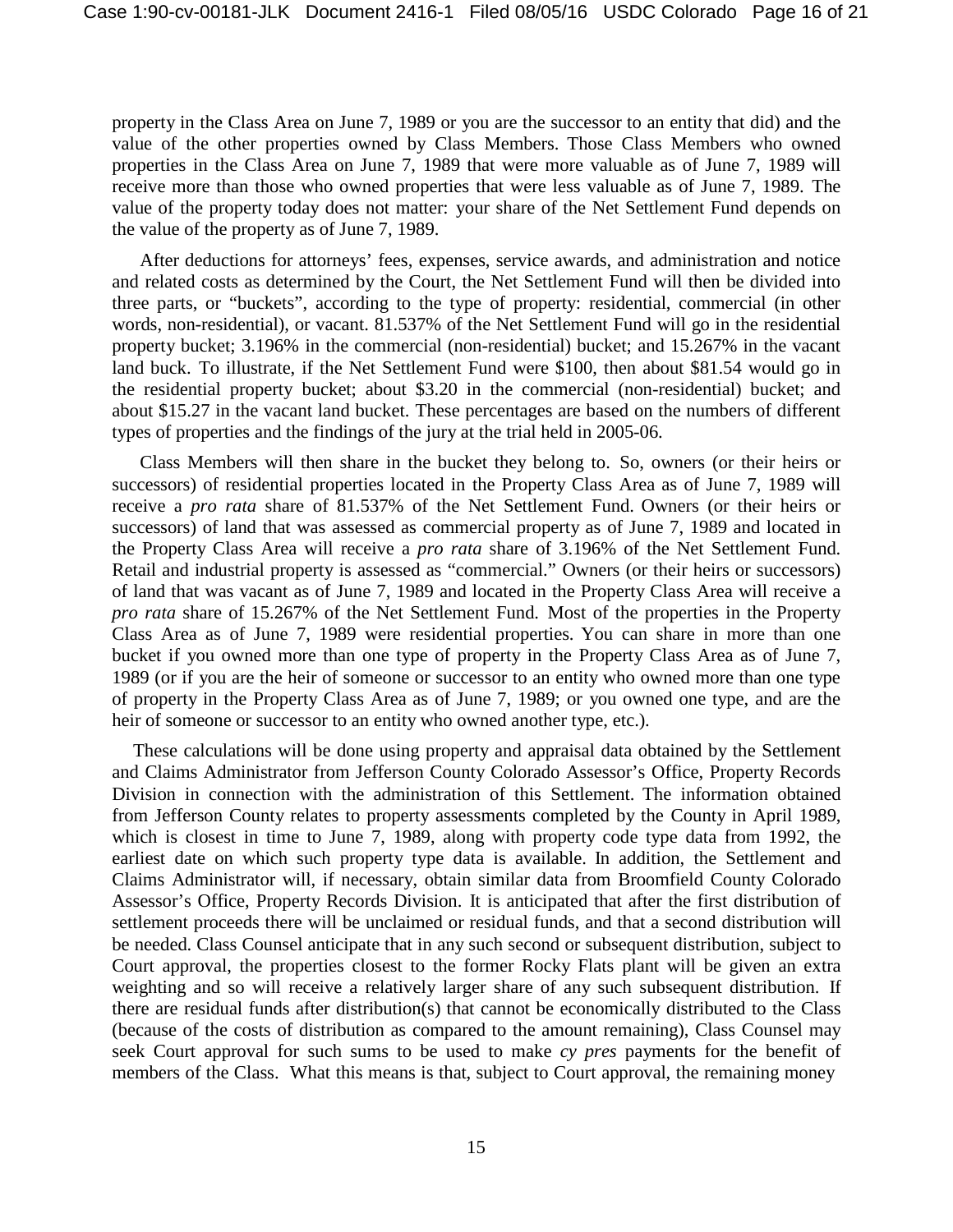may be used, for example, to make a donation to a group or groups whose interests are aligned with Class members or otherwise as directed by the Court.

Money from the Net Settlement Fund will only be distributed to Class Members if the Court grants final approval of the Settlement. If there is an appeal, that will delay any distribution.

#### *13. How can I get a payment?*

Enclosed is a Claim Form, which you must fill out and return by [ , 201X] to request a *pro rata* share of the Net Settlement Fund. You are asked to verify the accuracy of the information in the Claim Form, and to sign and return the form according to the directions in the Claim Form, which includes a release of claims against Defendants as set forth in Question 10 above.

#### *14. When would I get my payment?*

Payment from the Net Settlement Fund is conditioned on several matters, including the Court's approval of the Settlement and such approval being final and no longer subject to any appeals to any court. Upon satisfaction of various conditions, the Net Settlement Fund will be allocated to Class Members on a *pro rata* basis pursuant to the Plan of Allocation as soon as possible after final approval has been obtained for the Settlement. If there is an appeal of the final approval, that appeal could take several years. Any accrued interest on the Net Settlement Fund will be included, *pro rata*, in the amount paid to Class Members. The Settlement Agreement also may be terminated, or cancelled, for various reasons, including if more than a certain number of Class Members opt out of the Class and settlement. Should the Settlement be terminated, the lawsuit against Dow and Rockwell will proceed as if the Settlement had not been reached.

# **The Settlement Fund – How to Participate in the Settlement**

#### **15.** *What do I have to do to receive a share of the Settlement Fund?*

If you are a member of the Class because you owned property in the Property Class Area on June 7, 1989 (or are the heir of someone who owned property in the Property Class Area on June 7, 1989 or are the successor in interest to an entity that did), you need to complete and return the enclosed Claim Form on or before [ , 201X] in order to participate in the Settlement and receive a share of the Net Settlement Fund. A copy of the Claim form is available a[t](http://www.rockyflatssettlement.com/) [www.RockyFlatsSettlement.com.](http://www.rockyflatssettlement.com/) This Notice and Claim form were mailed on [date], and you have to return the completed Claim Form by [, 201X]. Please be sure to accurately complete the entire Claim Form and include any necessary paperwork or documentation. If you have questions about the Claim Form, you can contact the Settlement and Claims Administrator at the following address and phone number: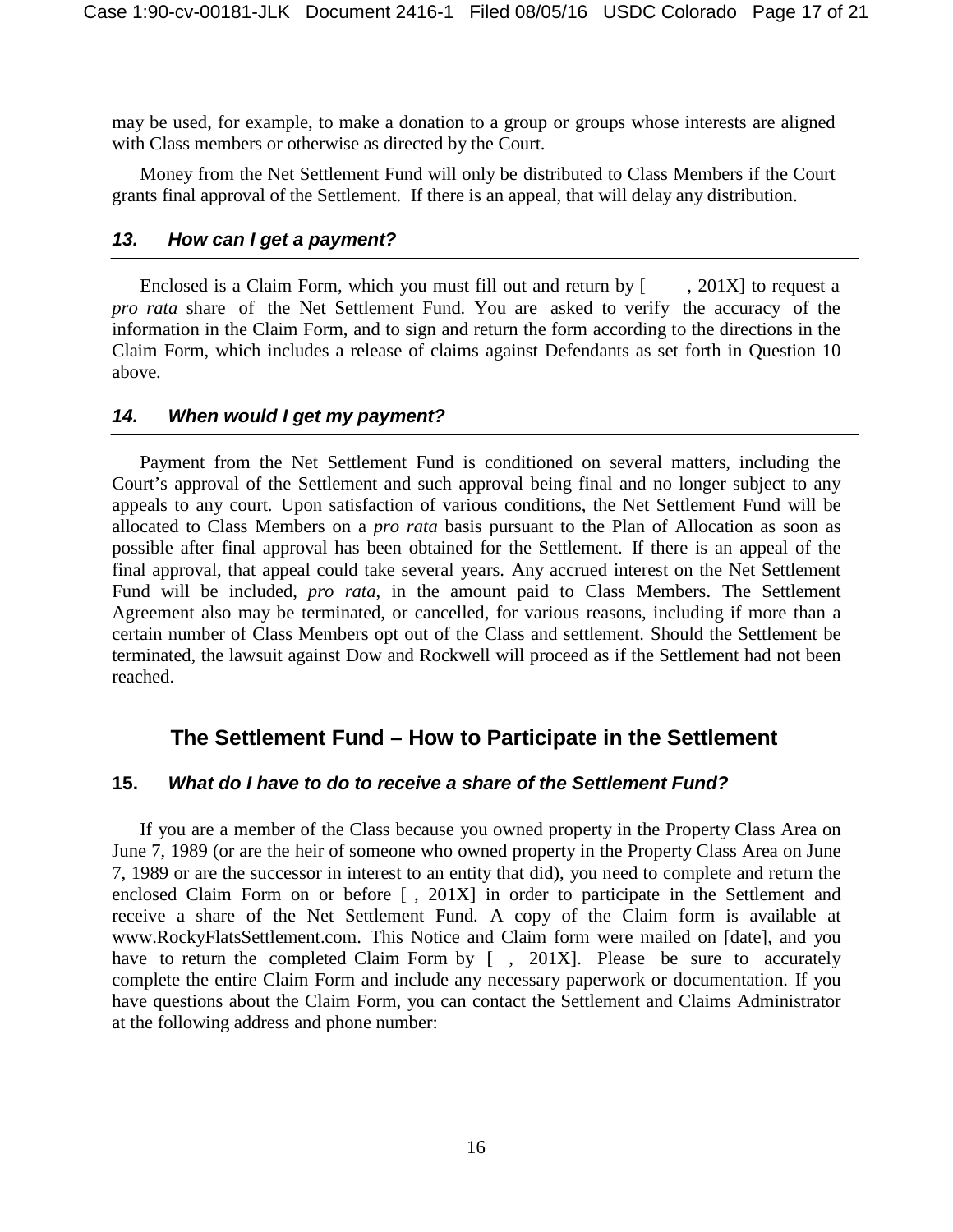Heffler Claims Group PO Box 58459 Philadelphia, PA 19102-8459 1-844-528-0187

*Settlement and Claims Administrator for the Settlement*

# **Excluding Yourself From the Class & the Settlement**

#### *16. Can I get out of the Class and the settlement?*

Yes. If you do not wish to share in the Settlement and do not wish to stay in the Class, you can exclude yourself from the Class (this is called "opting out" of the Class) on or before . To exclude yourself, you must send a letter via first class U.S. mail saying that you want to exclude yourself from the Class Action in *Cook et al. v. Rockwell International Corporation and The Dow Chemical Company*, Civil Action No. 90-00181-JLK (D. Colo.). Be sure to include your name, address, address of the property you (or your heir) owned on June 7, 1989, telephone number, and your signature. Mail the exclusion to the lawyers listed in Question 18 below. Your letter requesting exclusion must be postmarked no later than [date]. **If you exclude yourself from the Class, you will not be able to recover anything from this proposed Settlement.** You should contact your own lawyer about whether you may be able to sue (or continue to sue) Defendants in the future about the legal issues in this case, whether your claims may be barred by the statute of limitations, and about any potential effects the Court's prior rulings may or may not have on you. If you exclude yourself from the Class so that you can start, or continue, your own lawsuit against Defendants, you should talk to your own lawyer as soon as possible, because your claims will be subject to certain defenses, including a potential statute of limitations defense, which means that your claims will expire if you do not take timely action. You need to contact your own lawyer about this issue.

If you do not exclude yourself from the Class, you will not be able to start a lawsuit, continue a lawsuit, or be part of any other lawsuit against Defendants arising from the claims released as part of the settlement, including claims brought in this lawsuit. All of the Court's orders in the case between Plaintiffs and Defendants will apply to you and legally bind you. You will also be bound by the proposed settlement between Plaintiffs and Defendants if the Court grants Final Approval to the proposed settlement and enters final judgment in this lawsuit.

#### *17. If I stay in the Class and don't exclude myself, can I sue the Defendants for the same thing later?*

No. If you remain in the Class and the Settlement is approved by the Court, you give up your right to sue Defendants relating to all of the claims described in Question 10 above. That is called "releasing" your claims and potential claims. The full text of the release is set forth on pages 9-10 of the Settlement Agreement, paragraph 7. You can participate in this Settlement, however, and still keep the right to sue for certain claims, such as for bodily injury. *See* Questions 10 and 11.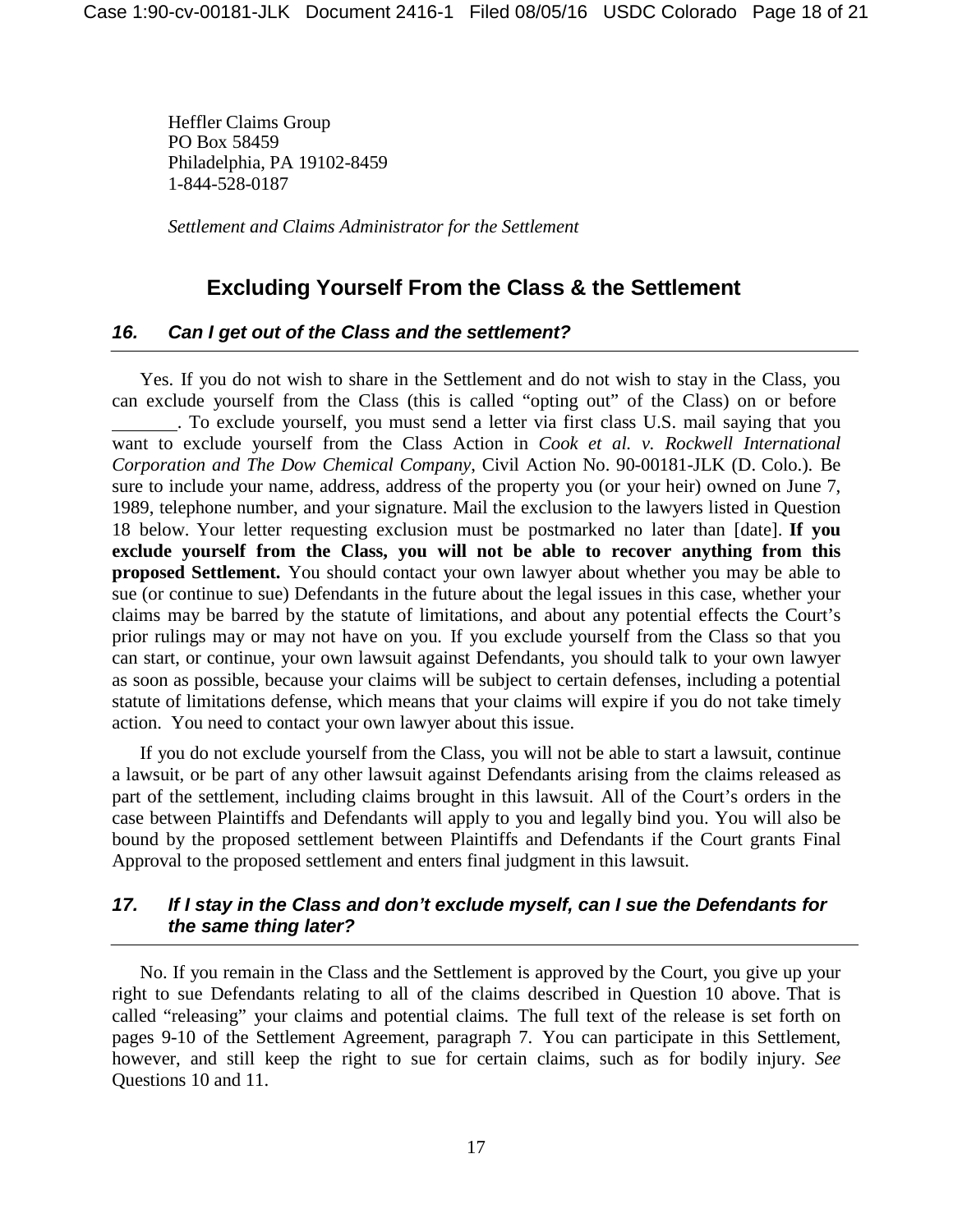If you have your own pending lawsuit, speak to your lawyer in that case immediately, because you may have to exclude yourself from this Class to continue your own lawsuit against Defendants. Remember, the exclusion deadline is [date].

# **The Lawyers Representing You**

#### *18. Do I have a lawyer in this case?*

Yes; the Court appointed Berger & Montague, P.C. as Lead Counsel for the Class to represent you and all Class Members. Their contact information is as follows:

Merrill G. Davidoff David F. Sorensen BERGER &MONTAGUE, P.C. 1622 Locust Street Philadelphia, PA 19103 Tel: (215) 875-3000

*Lead Counsel for the Class*

#### *19. Should I get my own lawyer?*

If you remain in the Class, you do not need to hire your own lawyer because the lawyers appointed by the Court are working on your behalf. You may, however, hire a lawyer at your own expense and enter an appearance through your lawyer if you wish.

#### *20. Do I need to hire a claims processing agent to help me file my claim?*

**No**. You do **not** need to hire a claims processing agent to help you file your claim because the lawyers and the Settlement and Claims Administrator appointed by the Court will help you to file your claim and participate in the settlement. Please be careful about signing up with claims processing agents or others as they will charge a fee which will reduce your payment. If you have any questions, please contact the Settlement and Claims Administrator or Lead Counsel for the Class, whose contact information is shown at Questions 15 and 18.

# **Objecting to the Settlement**

#### *21. How do I tell the Court that I don't like the Settlement, or that I object to the payment of attorneys' fees, expenses, and/or service awards from the Settlement Fund?*

If you are a Class Member (and **have not excluded yourself**), you can object to the Settlement if you do not agree with its terms. You can give reasons why you think the Court should not approve the Settlement. You can also object to the attorneys' fees, service awards,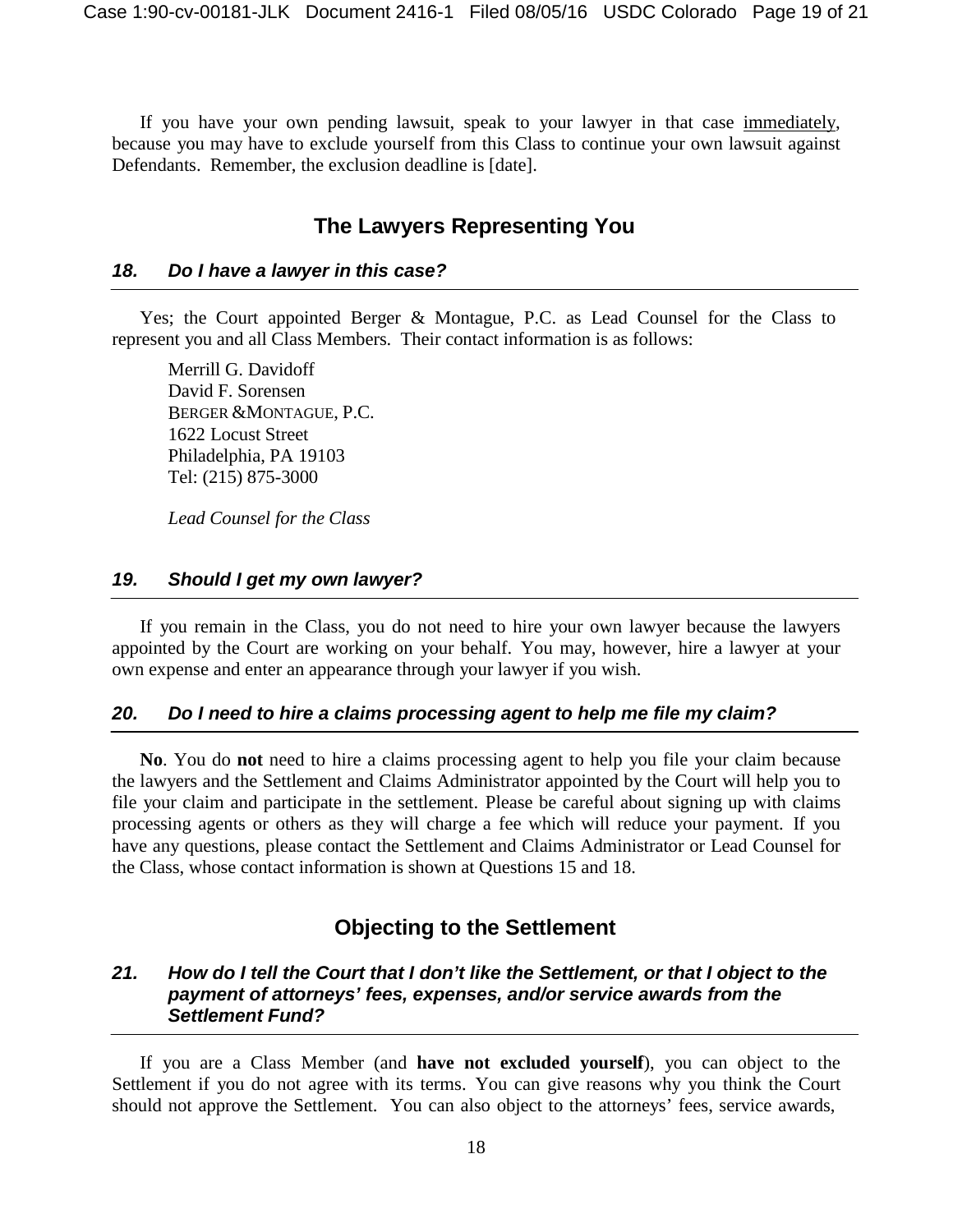and/or reimbursement of expenses that are being sought by the attorneys who have litigated this lawsuit on behalf of Plaintiffs and the Class.

The Court will consider your views. To object, you must send a letter via first class mail saying that you object to the Settlement in *Cook et al. v. Rockwell International Corporation and The Dow Chemical Company*, Civil Action No. 90-00181-JLK (D. Colo.). Your letter must be post-marked by . Be sure to include your name, address, address of the property you (or the person(s) from whom you inherited the property) owned on June 7, 1989, telephone number, your signature, and the reasons you object to the Settlement. Mail the objection to:

Clerk for the United States District Court District of Colorado Alfred A. Arraj United States Courthouse, Courtroom A802 Denver, CO 80294-3589

and mail a copy to each of the following:

Merrill G. Davidoff David F. Sorensen BERGER &MONTAGUE, P.C. 1622 Locust Street Philadelphia, PA 19103 Tel: (215) 875-3000

*Lead Counsel for the Class*

Bradley H. Weidenhammer KIRKLAND & ELLIS LLP 300 North LaSalle Chicago, IL 60654 Phone: (312) 862-3218

*Counsel for Dow and Rockwell*

Heffler Claims Group PO Box 58459 Philadelphia, PA 19102-8459 1-844-528-0187

*Settlement and Claims Administrator for the Settlement*

# **The Court's Fairness Hearing**

#### *22. When and where will the Court decide whether to approve the Settlement?*

The Court will hold a Fairness Hearing at on , in Courtroom A802 at the United States District Court for the District of Colorado, Alfred A. Arraj United States Courthouse, 901 19th Street, Denver, CO 80294. The hearing will be open to the public. The date and time of